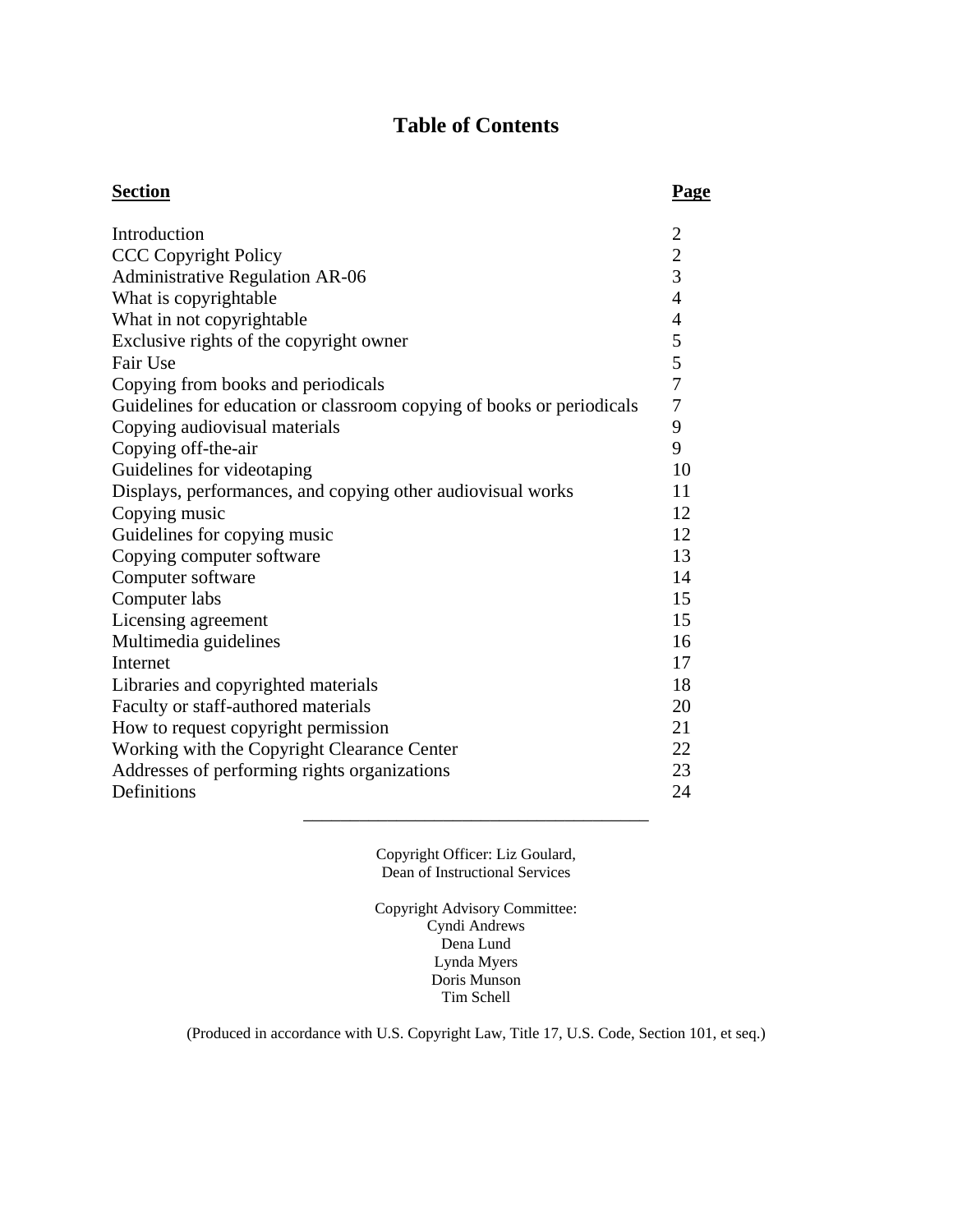### **Introduction**

 The copyright law grants owners of copyright (authors and other creators, and publishers) the sole right to do or allow others to do each of the following acts to their copyrighted work: to reproduce all or part of the work; to distribute copies; to prepare new (derivative) versions based on the original work; and to perform and display the work publicly.

 Copyright protection for works created on or after January 1, 1978 begins at creation and lasts until fifty years after the author's death. Where the creator of a work is an employee, or in certain cases where the work has been specifically commissioned as an instructional text or test, copyright protection lasts for 75 years after the date of first publication, or 100 years from its date or creation, whichever expires first.

 It is not necessary to register the work in the Copyright Office in order to secure the copyright. An author has copyright as soon as the work is in fixed form. Under the law, persons must assume that any work created after 1978 is copyrighted and, therefore, permission to copy should be requested. There are definite advantages to registering a work at the Copyright Office.

 Works created prior to January 1, 1978 are also subject to copyright protection. Protection covers both published and unpublished works. Copyright protection for an original work of authorship DOES NOT extend to any idea, procedure, process, system, or discovery. Copyright protection exists from the time "pen hits the paper"; from the time the work is created in fixed form. The copyright of the work IMMEDIATELY becomes the property of the author who created it.

## **Clackamas Community College Copyright Policy**

 The Board of Education declares that the policy of Clackamas Community College is to adhere to the provisions of the U.S. Copyright Law (Title 17, United States Code, Sect. 101, et seq.). There continues to be controversy regarding interpretation of the copyright law. This policy represents a sincere effort to operate legally. The Board directs the administration to provide college employees, contractors and students with guidelines that clearly discourage violation of copyright law. Directives on the implementation of copyright compliance are contained in the Administrative Rules and Regulations. Comprehensive information about copyright rules is published in the Copyright Manual for Clackamas Community College, and is available to all CCC employees through their division office or the Human Resource Office.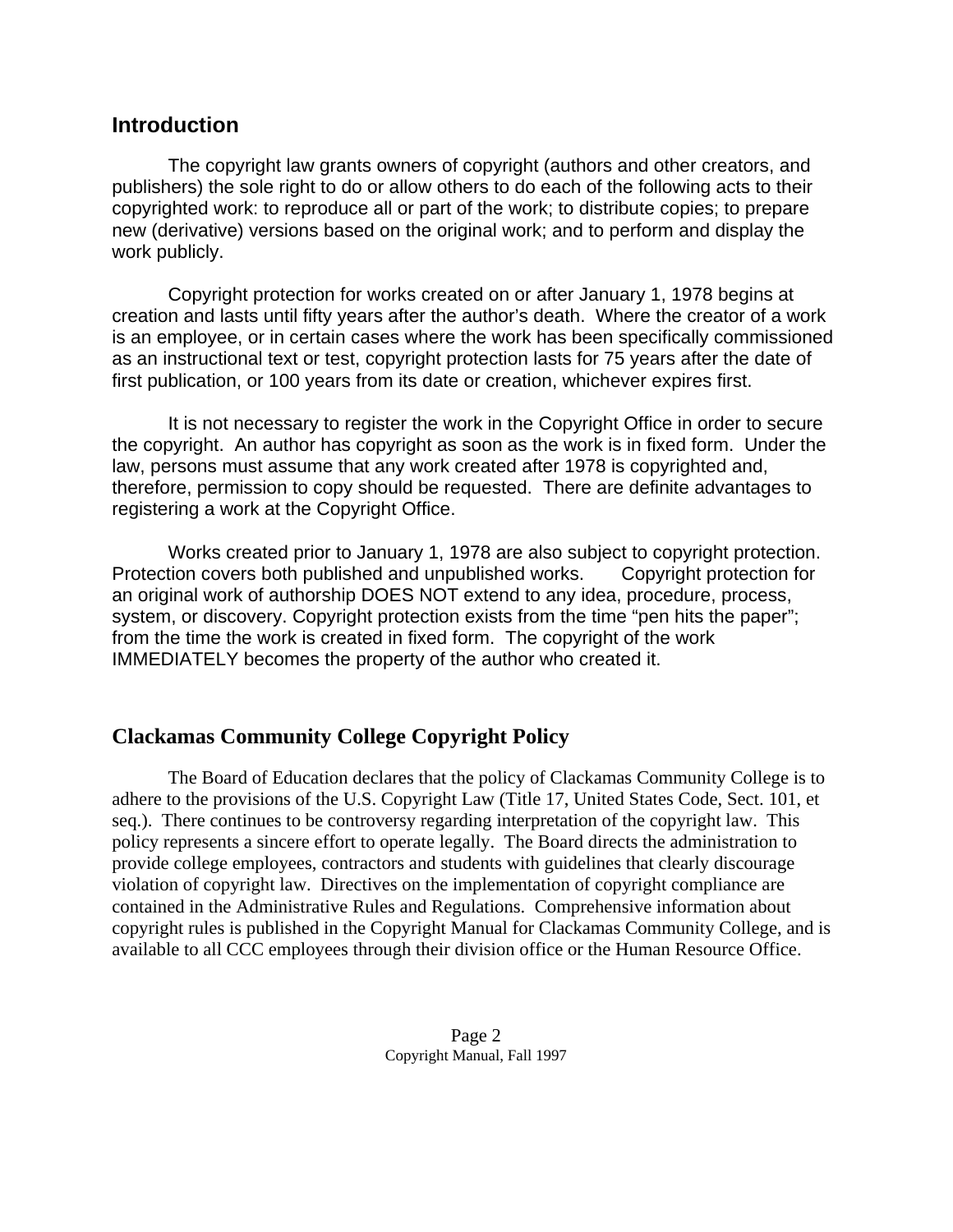### **ADMINISTRATIVE REGULATION**

## **AR-06**

### Subject: Copyright Compliance

- 1. CCC prohibits, on the part of its employees, contractors, or students, copying not specifically allowed by the federal copyright law, fair use guidelines, license agreements or the copyright owner. This prohibition applies to all media holding copyrights including print, music, computer software, audio-visual media, etc.
- 2. Any individual employed or contracted by CCC who infringes the copyright law as specifically prohibited by CCC policy, may be subject to individual legal prosecution. If actions by individuals involve the college's legal liability, and it is determined that the individual willfully disregarded the law and CCC policy, such an individual may be subject to college disciplinary measures.
- 3. CCC shall appoint the Dean of Instruction as Copyright Officer and grant such Officer the authority to develop and implement policy; serve as liaison with legal counsel; and provide information and training to employees about policy and copyright issues.
- 4. A copyright manual shall be developed to address copyright issues relevant to CCC. The manual shall be regularly updated and distributed to CCC employees, at the direction of the Copyright Officer.
- 5. In compliance with Section 108 of the U.S. Copyright Law, appropriate warning notices shall be placed on or near all equipment capable of duplicating copyright materials. Copying devices include, but are not limited to: photocopiers, offset presses, transparency makers, audio recorders, video recorders, and computers.
- 6. Copyright records, licenses and permissions shall be maintained under the supervision of the Copyright Officer.

Approved by President's Council 10/30/90, 2/22/91 Reviewed and approved by President's Council 4/96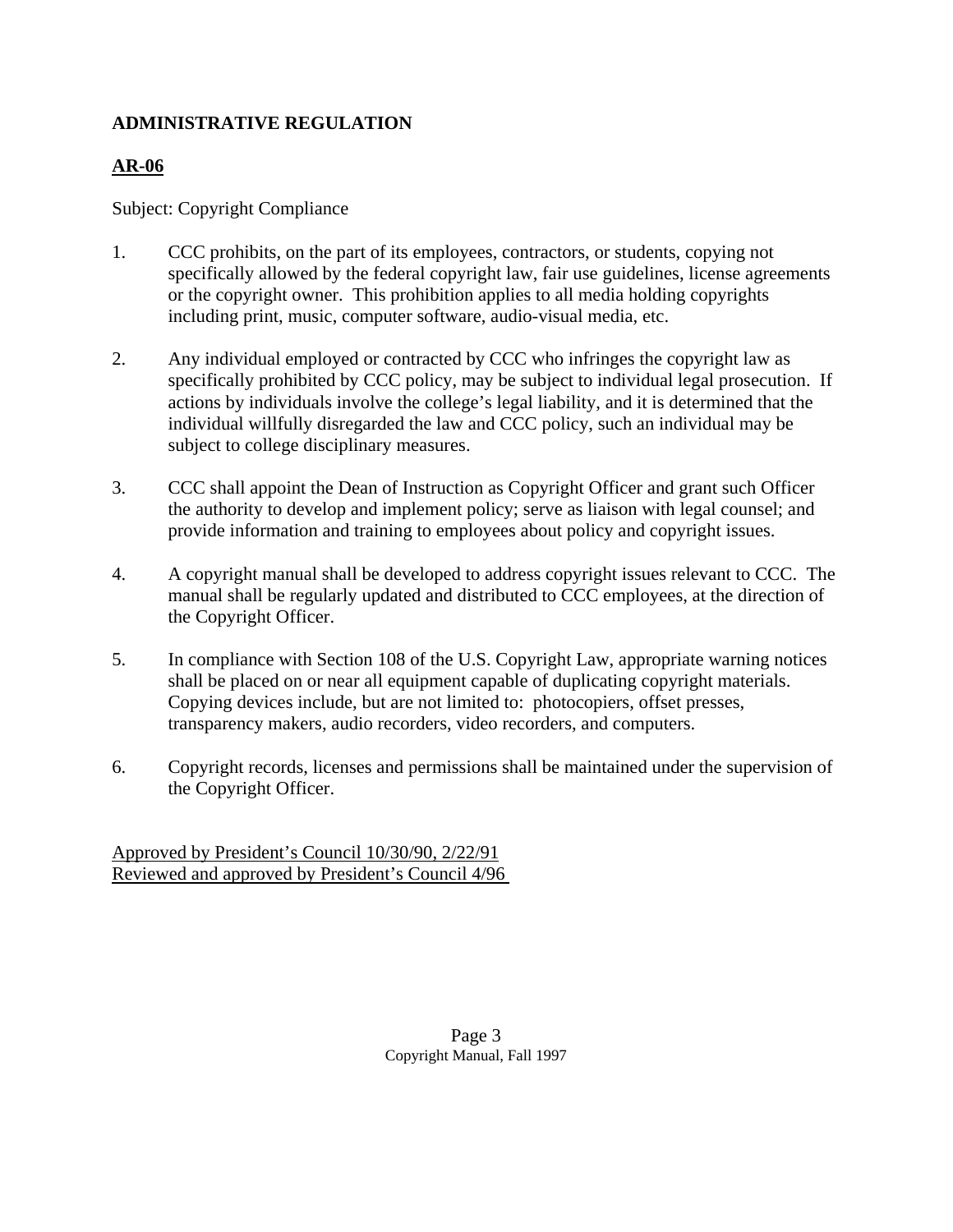## **What is copyrightable**

Copyrightable works include the following categories:

- 1. Literary works
- 2. Musical works, including any accompanying words
- 3. Dramatic works, including any accompanying music
- 4. Pantomimes and choreographic works
- 5. Pictorial, graphic, and sculptural works
- 6. Motion pictures and other audiovisual works
- 7. Sound recordings
- 8. Computer software

 To be copyrightable, a work must be original in the sense that the author has created it by his or her own skill, labor, and judgment; but no large measure of novelty is necessary.

### **What is not copyrightable**

These items are not copyrightable:

- 1. Words and phrases such as names, titles, and slogans
- 2. Familiar symbols or designs
- 3. Mere variations of typographic ornamentation, lettering, coloring
- 4. Mere listing of ingredients or contents
- 5. Ideas, plans, methods, systems or devices
- 6. Blank forms, account books, bank checks, diaries, graph paper, order forms, report forms, scorecards, time cards
- 7. Works consisting of common property-type information

Are facts copyrightable?

 Facts cannot be copyrighted. Factual information is in the public domain so an author can use facts, whether correct or incorrect, that are published in a copyrighted article without asking permission. Copyright permission extends only to an author's expression of facts and not the facts themselves.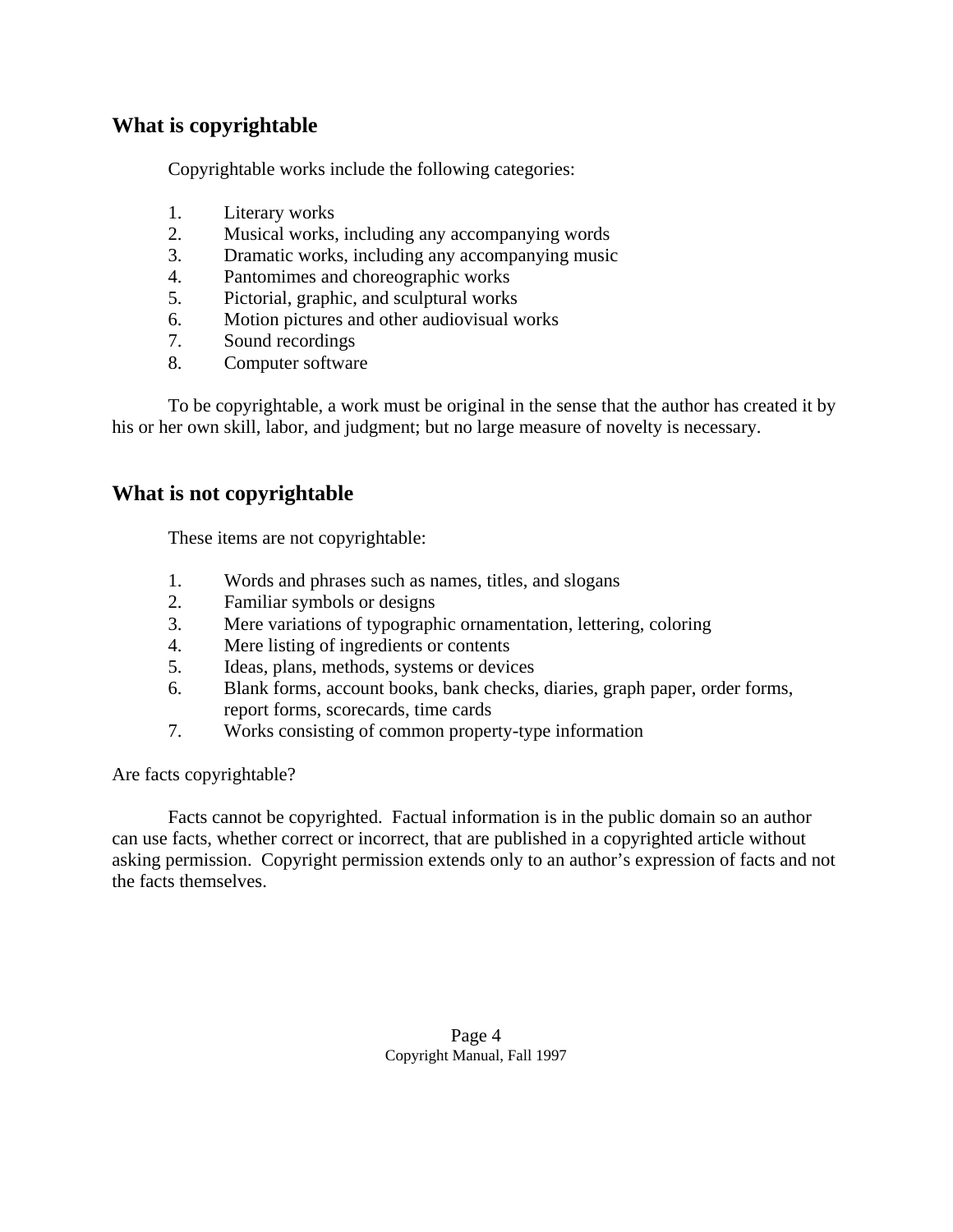### **Exclusive rights of the copyright owner**

 The copyright owner has five basic rights. Violation of these rights is an infringement of copyright law. The copyright owner has the right to:

 -reproduce the work -prepare derivative works -perform the work -display the work -distribute the work

 The copyright owner also has the right to prevent unfavorable works based upon his or her work. An unfavorable work is an adaptation of a work that reflects unfavorably on the work itself or the copyright owner. Please respect the integrity of the original work and take care if you modify it.

# **Fair Use**

 Congress gave five exclusive rights to the copyright holder, but Congress also added some limitations. If there were not limits on the owner's rights, it would not be possible to copy anything for any reason without the owner's permission. Some of these limits are outlined specifically in various Sections of the law. Other limits are relegated in the broad interpretations under Fair Use.

 Fair Use is a part of the copyright law. Section 107 of the 1976 Copyright Act discusses four factors that determine whether copying can be done legally. ALL FOUR of the factors must be considered in determining Fair Use. All FOUR criteria must be met before copying of any material is allowed. The law does not give one factor more weight over another. However, the courts have generally placed the most emphasis on the last factor while the second factor is generally accorded the least importance and is also the most unclear of the four.

1. The purpose of the use, including whether such use is of a commercial nature or is for nonprofit educational purposes.

2. The nature of the copyrighted work.

3. The amount and substantiality of the portion used in relation to the copyrighted work.

4. The effect of the use upon the market for, or the value of, the copyrighted work.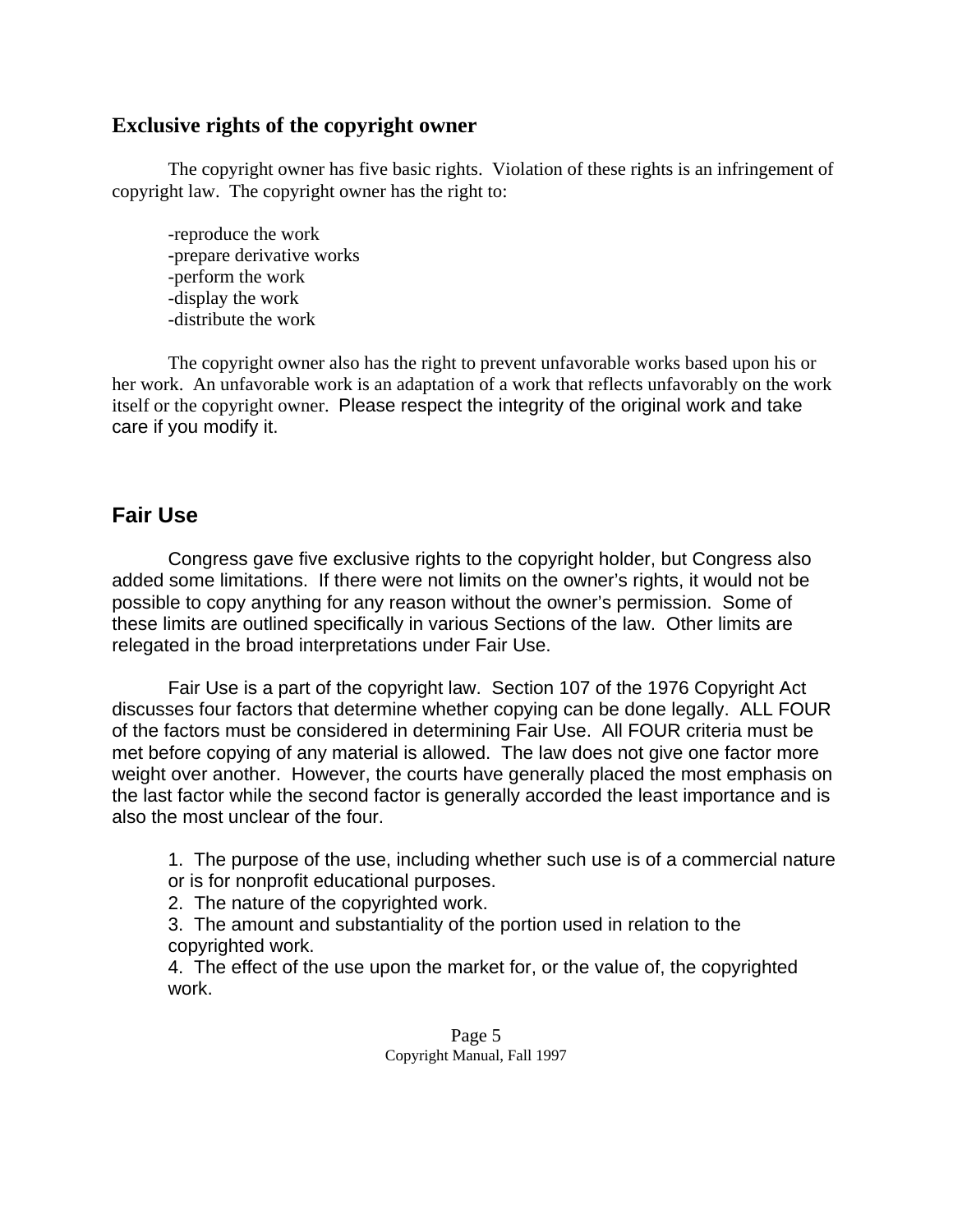The four factors are explained below:

1. Purpose and character of the work

 If the purpose for copying does not fall into categories of criticism, comment, news, reporting, teaching, scholarship or research, it is not a Fair Use. The Fair Use guidelines are not to be interpreted as any sort of not-for-profit "carte blanche" for copying.

### 2. Nature of the copyrighted work

 "Where the nature of the copyright work is more in the nature of a collection of facts than in the nature of a creative or imaginative work, alleged infringers have greater license to use portions of such work under the Fair Use doctrine than they have if creative work were involved" (New York Times Co., V. Roxbury Data Interface, Inc.). In other words, copying a magazine article (factual) is more likely to be allowed under Fair Use than copying a short story (creative).

### 3. Amount of the work used

 The use of an entire work--in other words, wholesale copying--can NEVER be a Fair Use, even in cases where the infringer had no intent to infringe. Copying a large portion of a work or the "essence" of a work is an infringement.

### 4. Effect on potential market

 This factor considers the extent of harm to the market or potential market of the original work caused by copying. For example, copying a work to avoid purchasing it is a violation of copyright.

### Fair Use summary

 Copying parts or entire works for use in a classroom is not allowed just because the purpose is educational. The Fair Use statute is used to determine the legality of copying when the instance of copying is not addressed in the other Sections of the Copyright Act. In other words, first look to the Copyright Act and the accompanying guidelines for permission to copy. If the copying is not specifically prohibited it MAY be allowed under Fair Use.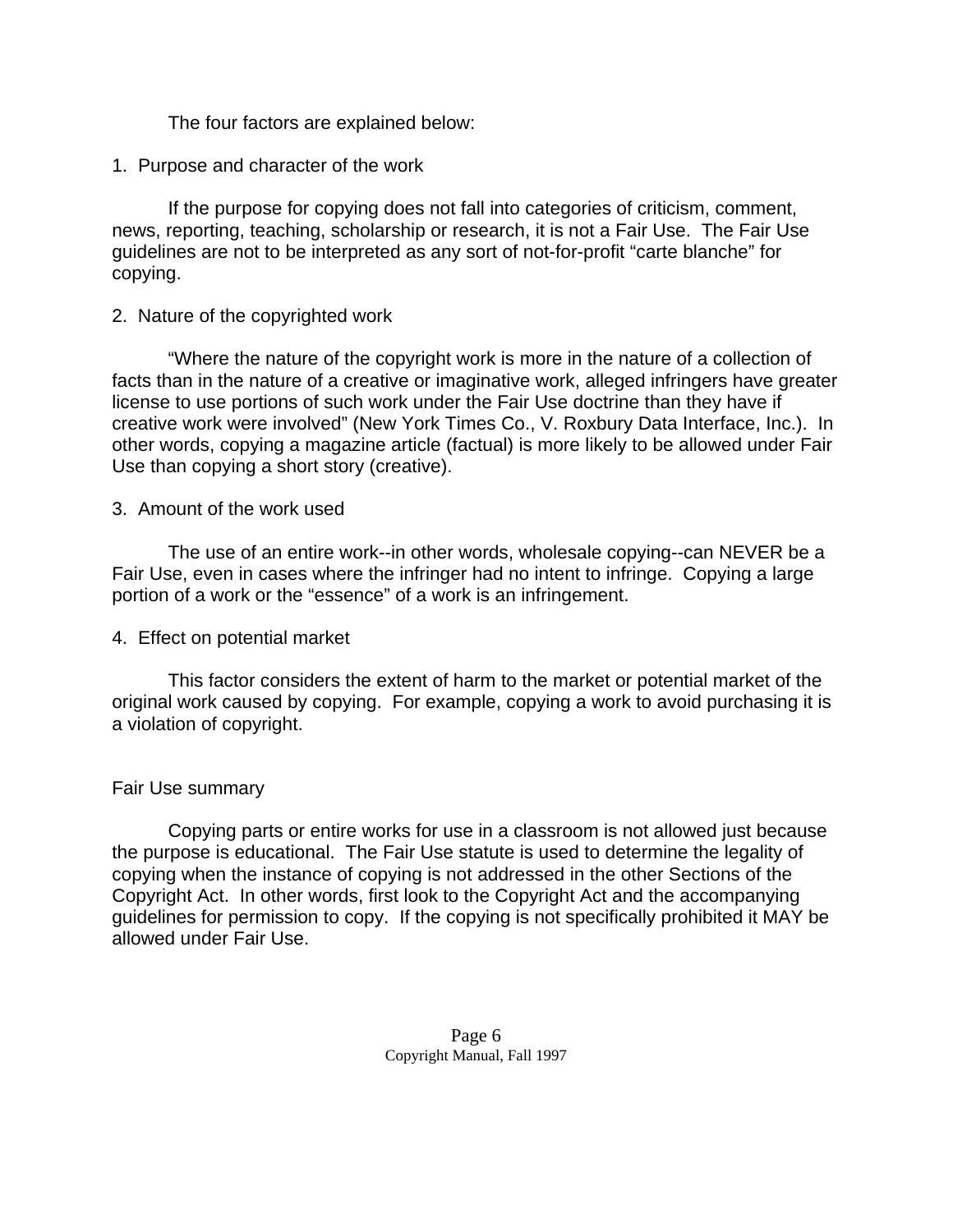## **Copying from books and periodicals**

 An instructor may make a transparency from a book because it falls within the guidelines of single copying for classroom use.

 An instructor may duplicate materials and put them on reserve in the library if the copying is spontaneous and if copying falls under guidelines for education or classroom use of books and periodicals or under Fair Use.

 An instructor finds an O.Henry short story that would fit into a unit to be taught next week. Multiple copies may be made for the class since it was an inspiration of the teacher and also meets the criteria of brevity. The copies may not be used next term.

 An instructor may not make copies from a workbook because workbooks are consumable materials and may not be copied.

 Materials marked as follows: "All rights reserved. No part of this book may be reproduced or utilized in any form or by any means, electronic or mechanical, including photocopying, recording, or by any information storage and retrieval system, without permission from the publisher" may still be copied for educational purposes because Fair Use would still apply.

 The U.S. adopted the Berne Convention, which states that a work is copyrighted even if there is no notice of copyright unless it bears a notice that is has been placed in the public domain. A work is copyrighted as soon as it is produced. When in doubt about copyright status, ask for permission to copy or contact the Copyright Office.

 The purpose of the Guidelines for Classroom Copying is to state the minimum and the maximum standards of educational fair use. There may be instances where copying doesn't fall within the guidelines but is permissible under the criteria of Fair Use.

# **Guidelines for education or classroom copying of books or periodicals**

(Not musical or audiovisual works)

*Permission to use the text in this section has been granted by The National Association of College Stores, Incorporated, and the Association of College Publishers.*

 The guidelines for making multiple copies without permission for use in academic settings contain the following prohibitions:

> Page 7 Copyright Manual, Fall 1997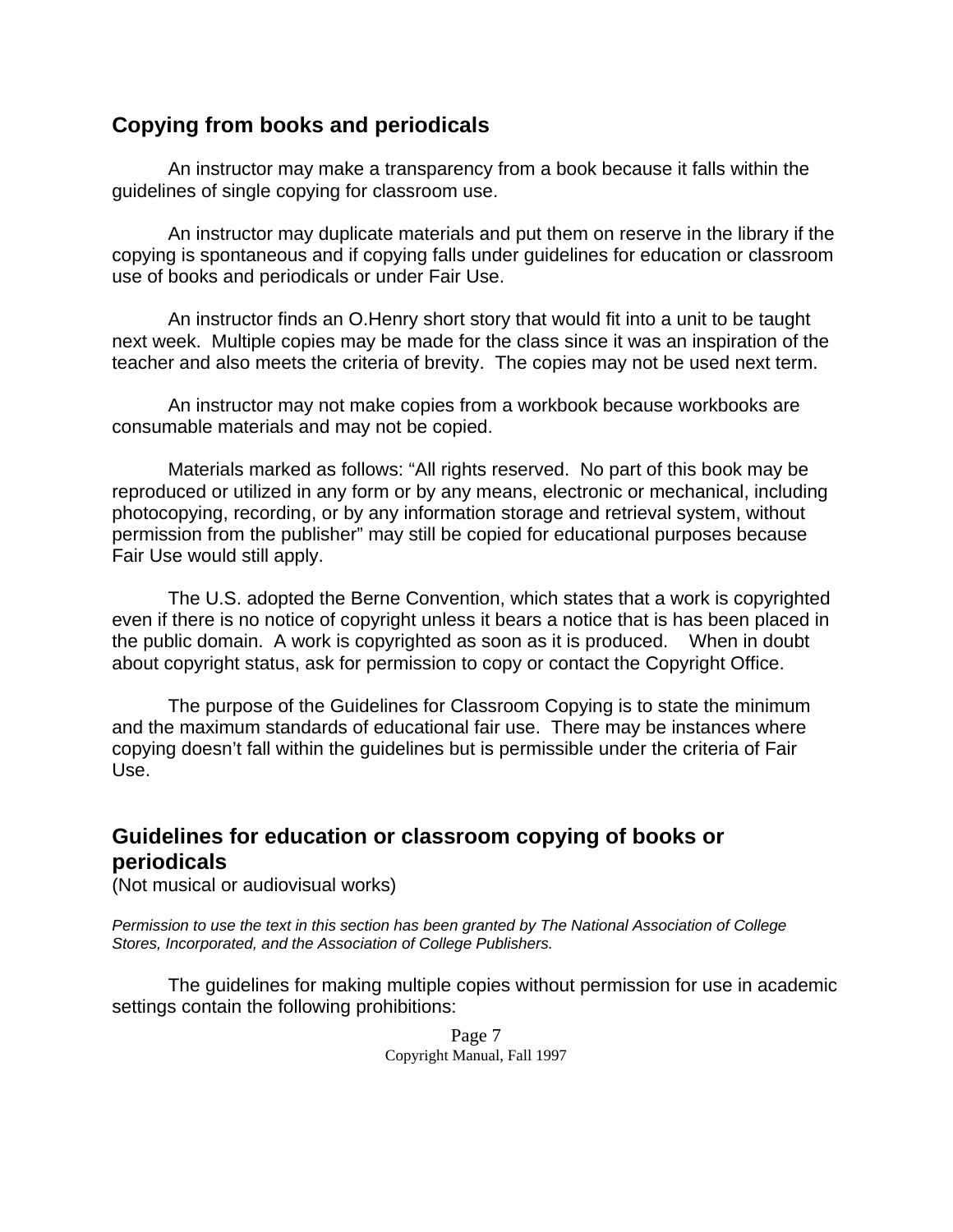- A. Unauthorized copying may not be used to create, replace or substitute for anthologies, compilations or collective works, whether or not such unauthorized copies are collected and bound together or are provided separately.
- B. Unauthorized copies may not be made of "consumable" works, including: workbooks; exercises; standardized tests, test booklets and answer sheets; and the like.
- C. Unauthorized copying may not be directed by higher authority, such as a dean or department chairperson.
- D. The same teacher may not copy the same item without permission from term to term.
- E. No charge shall be made to the student beyond the actual cost of the photocopying.
- F. The copying of material is for only one course in the school in which copies are made.

The guidelines further indicate that multiple copying is allowed in the following situations (unless falling within one of the above prohibitions):

 A. When an individual teacher is "inspired" to use a work and the inspiration, decision to use it and moment of its use for maximum teaching effectiveness are so close in time that it would be unreasonable to expect a timely reply to a request for permission

#### and

B. If the following limitations with regard to the amount of copying are applied:

- If a complete article, story or essay is copied, and the work is less than 2500 words.

 - If a prose work is excerpted and copied, and the excerpt is no longer than approximately 1000 words or 10% of the work, whichever is shorter.

- If a chart, graph, diagram, drawing, cartoon, or picture is copied, and not more than one such illustration per book or per periodical issue.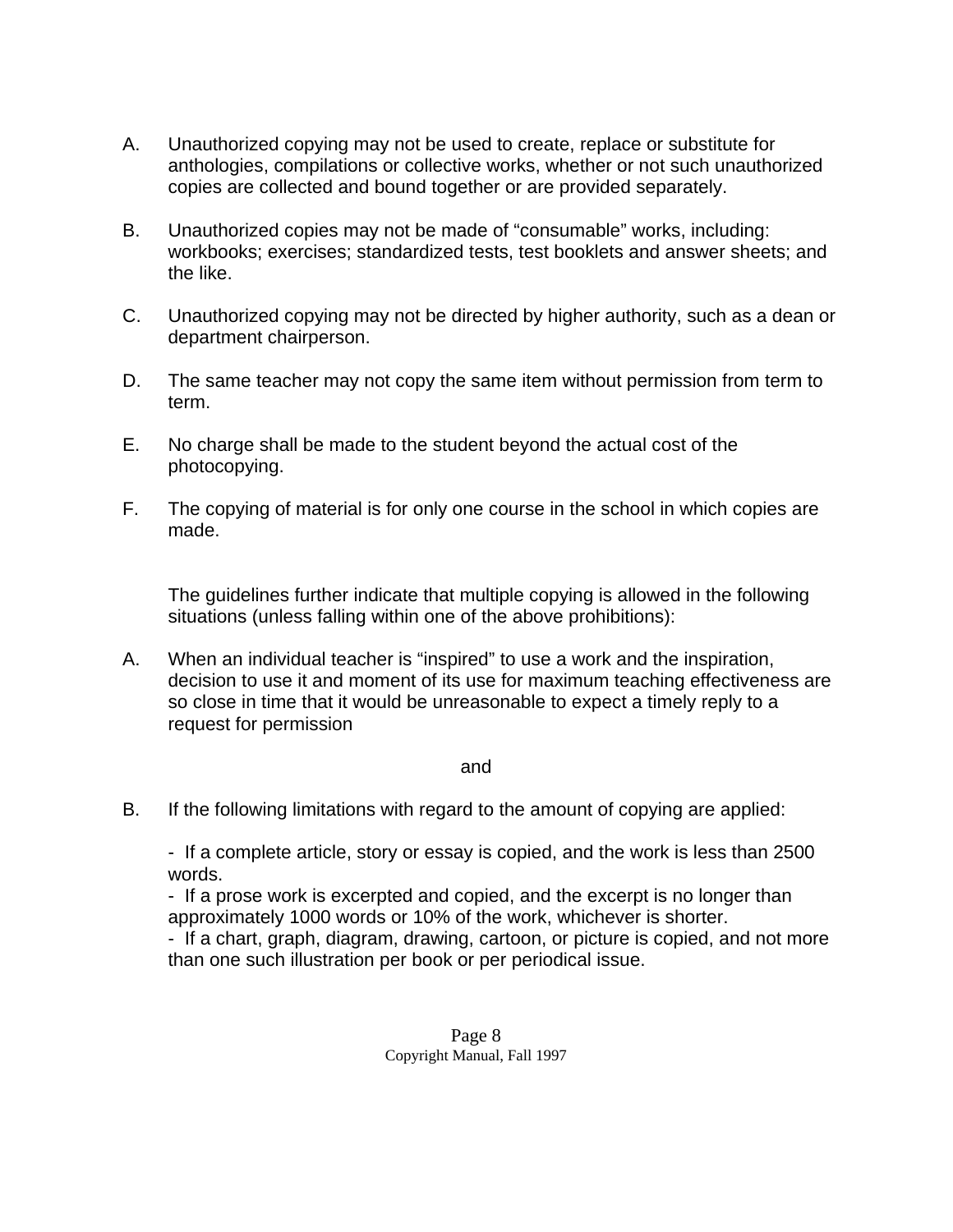- If a short poem is copied, and the poem is less than 250 words and printed on not more than two pages; or if an excerpt from a longer poem is copied, and the excerpt is not longer than 250 words

#### and

C. The copying is for only one course on campus

and

 D. No more than one short poem, article, story or essay or two excerpts are copied from the same author; in addition, no more than three works or excerpts may be copied from the same collective work or periodical volume during one class term and no more than nine instances of such multiple copying may occur for one course during one class term (the guidelines of paragraph D do not apply to current news periodicals, newspapers, and current news sections of other periodicals)

and

E. The original copyright notice must appear on all copies of the work.

 "Special works" are certain works in poetry, prose or in "poetic prose" comprising less than 2500 words, which often combine language with illustrations and which are intended sometimes for children and at other times for a more general audience. Such "special works" may not be reproduced in their entirety; however, an excerpt comprising not more than two of the published pages of such special works and not containing more than 10% of the words found in the text may be reproduced.

# **Copying audiovisual materials**

Purchased slides may not be made into a videotape for students to watch. Even though the school has purchased the slides, the right to copy the slides has not been purchased.

Copyrighted videotapes may not be copied without a letter of permission from the producer.

Public showing of videotapes rented from a video store or purchased from a local retailer require a public performance right to be shown to a class unless the tape is in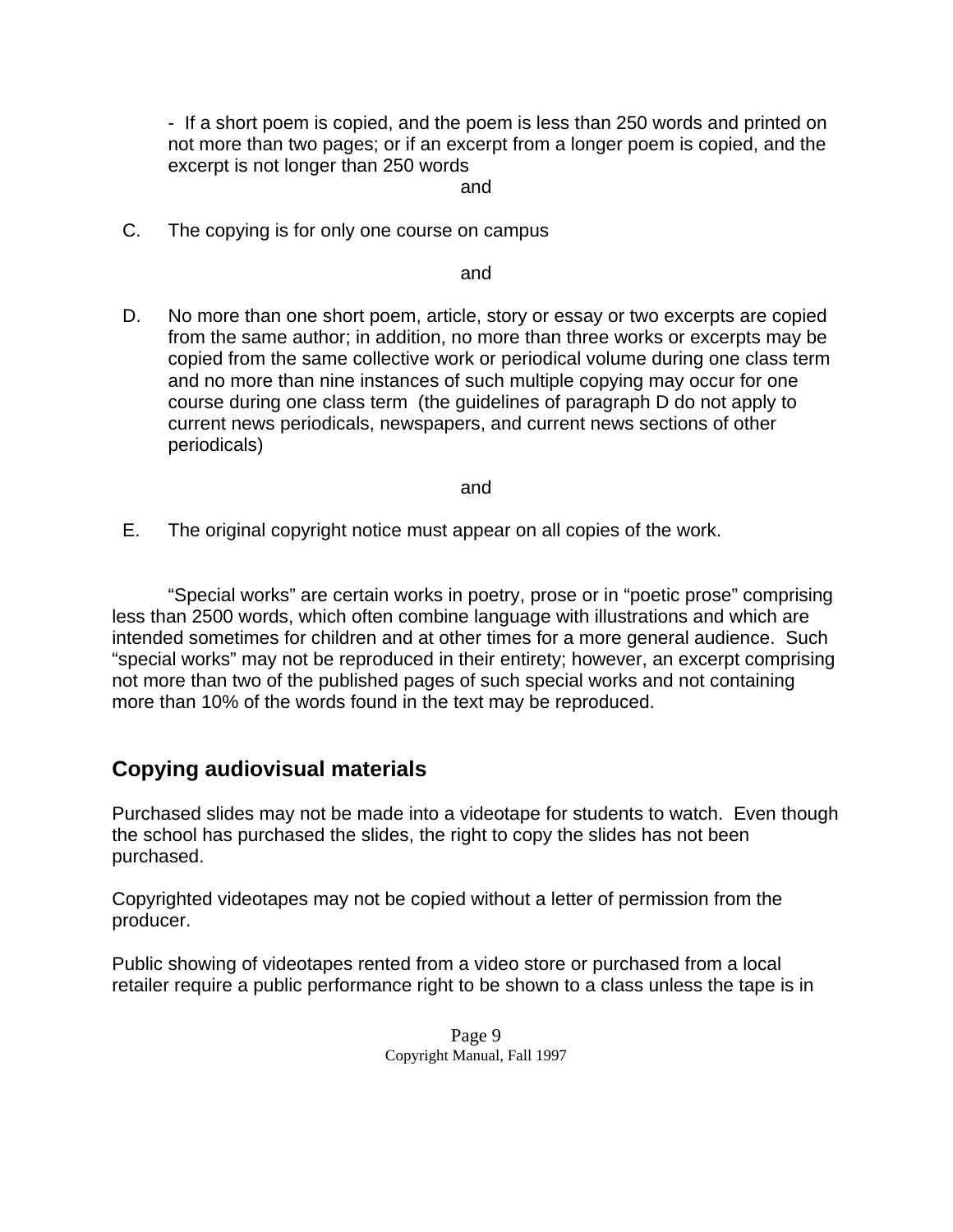the public domain. Videotapes from a video store are for home use only. Contact Media Services for help in obtaining the public performance right for a videotape.

You also need to obtain the public performance right for a videotape purchased from a retail store.

### **Copying off-the-air**

A school may tape a movie off-air and use it in the classroom if an instructor specifically requests a copy be made, a notice of copyright is included, it is shown to students within 10 school days, it is erased within 45 days (unless you want to preview it at a later date for possible purchase), and is used for instructional rather than entertainment purposes.

An instructor may tape a movie at home and show it in a class if the guidelines in the previous answer are followed.

An instructor may not tape a movie off a pay service such as HBO and show it in class.

A media specialist may not videotape a program on the chance that an instructor may want to use it in class. The instructor must request that a specific program be videotaped.

A program taped off-air may be transmitted to several classrooms via closed circuit. Closed circuit may be considered similar to a face-to-face teaching situation.

# **Guidelines for videotaping off-the-air recordings**

 Guidelines for off-the-air recording of broadcast programming for educational purposes are a product of Congressman Robert Kastenmeier's committee and are not part of the law. They do, however, serve as the authority for taping off-air for educational purposes.

- 1. The guidelines apply only to off-air recording by nonprofit institutions.
- 2. Videotapes may be kept for only 45 calendar days after the recording date. The tapes must be erased after this time.
- 3. The videotape may be shown to students only during the first 10 school days after the recording date. It may be repeated once for reinforcement. (Points 2 and 3 are defined as the 45-10 rule.)

Page 10 Copyright Manual, Fall 1997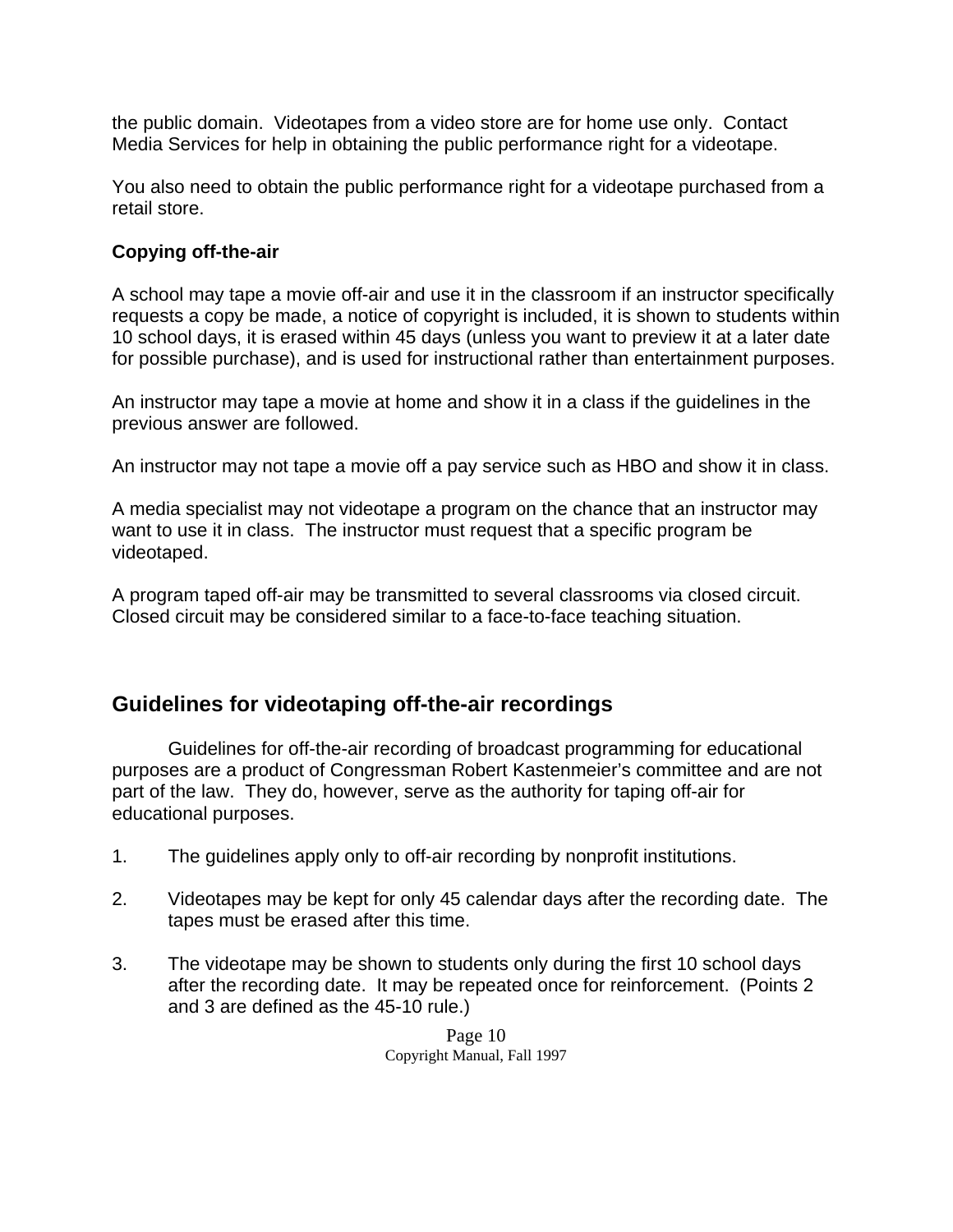- 4. Off-air recording may be made only at the request of an individual teacher and not in anticipation of a teacher request. The same teacher can make only one request to record the program.
- 5. If several teachers wish to record the same program, duplicate copies may be made.
- 6. After the first 10 school days allowed for showing, the recording may only be used for evaluation purposes. (See #3.)
- 7. Off-air recordings may not be edited or combined with other recordings to create an anthology or new work.
- 8. All copies of the recording must contain the notice of copyright included in the original broadcast.
- 9. Schools are expected to establish the appropriate controls to ensure compliance with these guidelines.
- 10. Broadcast programs are defined as those programs transmitted by television stations without charge to the general public. Pay services such as out-of-town stations, HBO, etc. do not fall under these guidelines. Please contact Media Services for more information about using programs from pay services.

 The above guidelines and the law do not address the situation of an instructor who videotapes a program off-air at home and then uses the videotape in the classroom. A review of the literature indicates that the instructor should follow the above guidelines to comply with the spirit of the law.

# **Displays, performances, and copying other audiovisual works**

 If there were no exceptions to the five exclusive rights of the copyright owner (the rights to reproduce, prepare derivative works, perform, display, and distribute the copyrighted work) no audiovisual materials could be used in a school. The material would be displayed or performed and would violate the copyright law.

 To protect educators when using copyrighted audiovisual materials in a class, the following conditions must be met:

You may use audiovisual materials when

Page 11 Copyright Manual, Fall 1997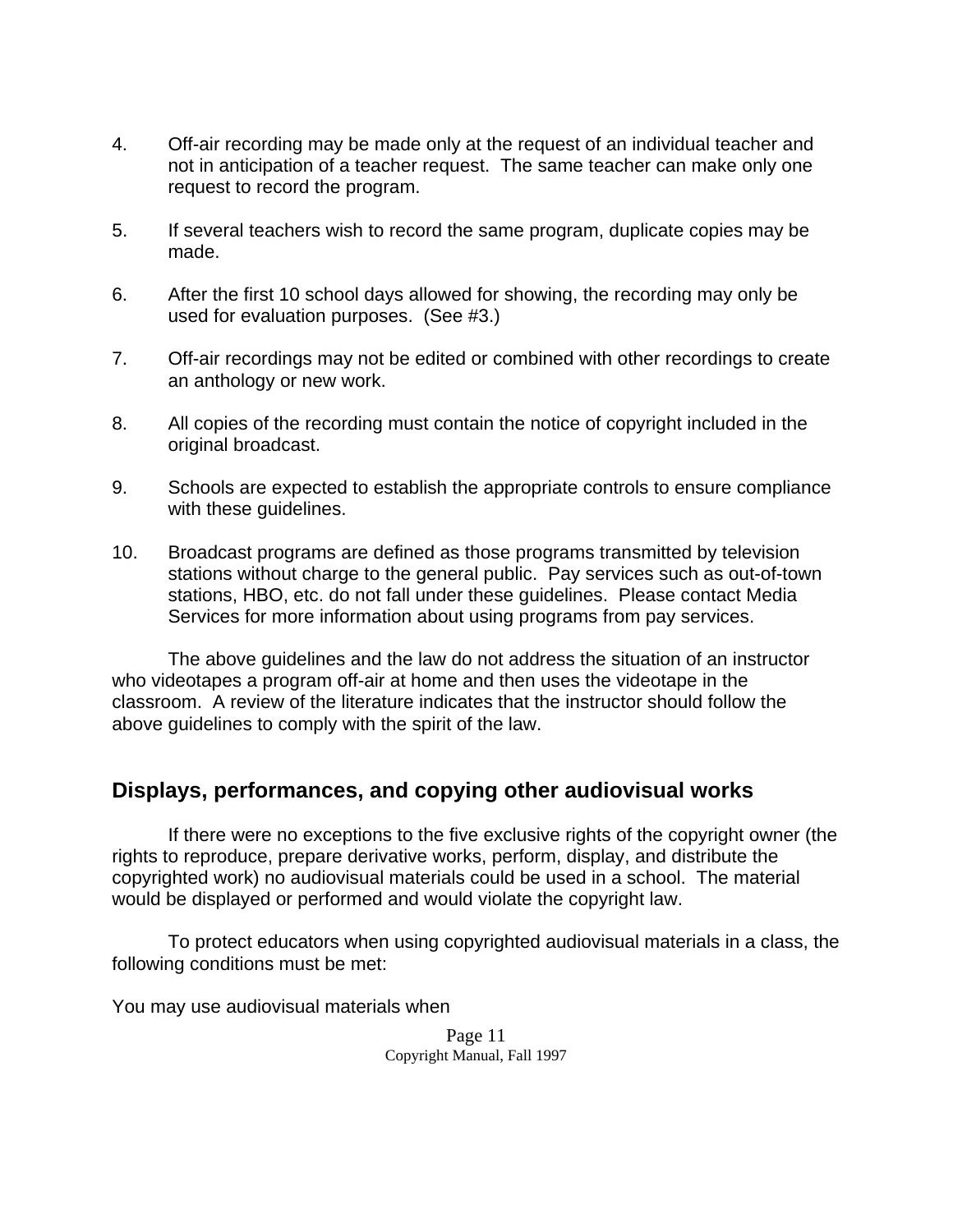- 1. It is shown as part of the instructional program.
- 2. It is shown by students, teachers, or guest speakers.
- 3. It is shown in the classroom, studio, workshop, library, gym, or auditorium.
- 4. It is shown in a face-to-face teaching situation or in the same building or general area.
- 5. It is shown only to students or educators.
- 6. The item's copyright notice is included and the item is a legal copy.

You may not use audiovisual materials when

- 1. It is for entertainment or recreational purposes and unrelated to a teaching activity.
- 2. It is transmitted by radio or television from an outside location.
- 3. It is shown to an audience other than students or teachers, even when students or teachers are present.
- 4. It is an illegally-acquired or a duplicated copy.

## **Copying music**

 Making cassette tape copies of records to avoid damaging the records is not allowed because: (a) it is a substitute for purchase of possible replacement copies; and (b) copying of entire works is not allowed.

 An instructor may use portions of songs (less than a performable unit) as background to a sound/slide presentation. However, an entire song may not be used.

 Emergency copying of music to replace purchased copies is allowed, such as when students forget their music the night of a band performance. The duplicates must be replaced by the originals.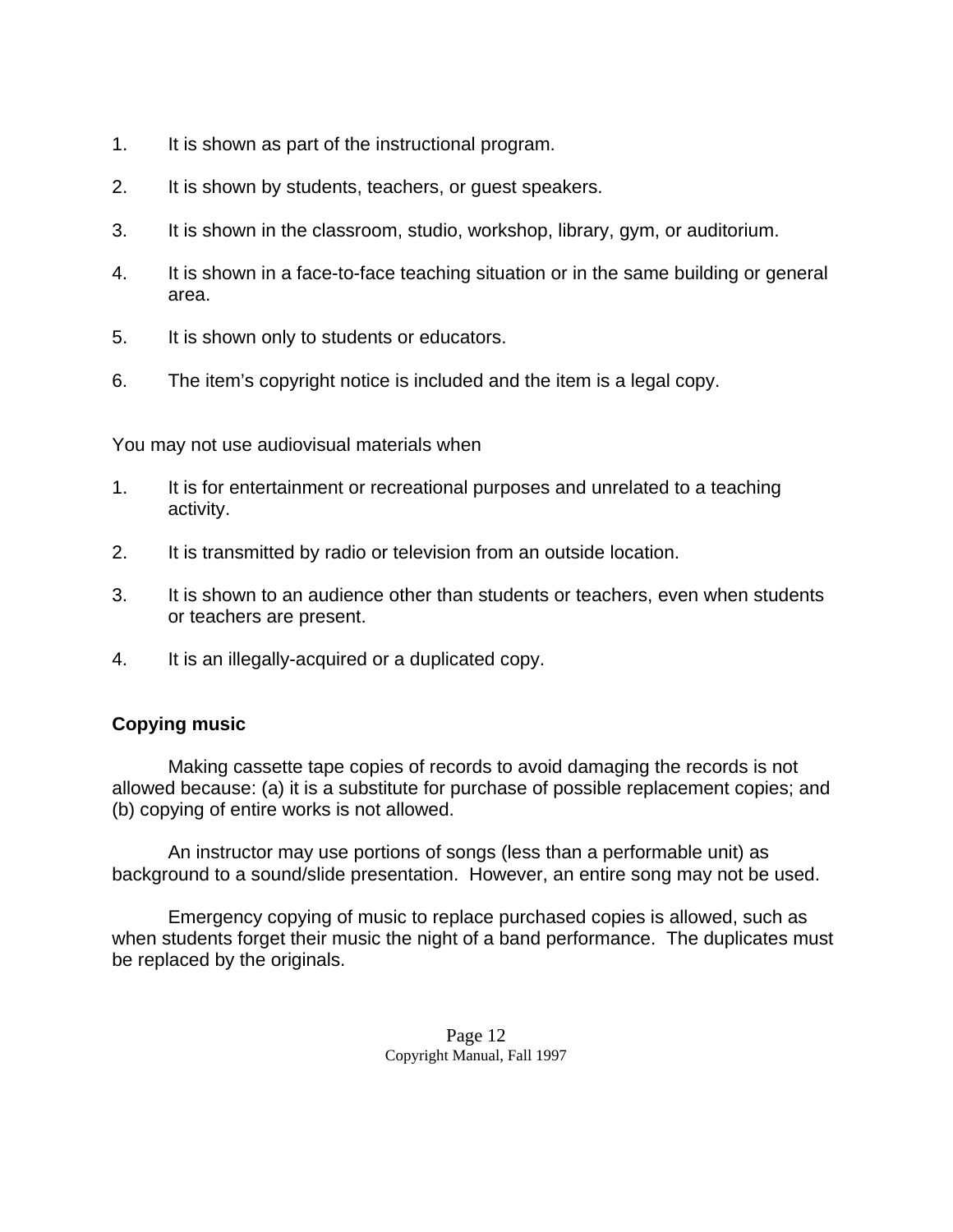An instructor may make one copy of a sound recording for exams or aural exercises. The copy may be retained by the school or instructor.

#### **Guidelines for copying music**

 The guidelines for educational uses of music are not a part of the law but are helpful in determining when copying music is allowed.

#### Copying for performance

 Emergency copying is allowed if the purchased copies are not available for a performance. The photocopies must then be destroyed.

#### Copying for academic purposes

 Single or multiple copies of excerpts may be made if less than 10% of the whole work (or less than 30 seconds) and if it is not a performable unit such as a selection, movement, or aria.

 Purchased music may be edited if the fundamental character of the work is not distorted or the lyrics altered or supplemented.

 A single copy of an entire performable unit may be made if it is out of print or unavailable except in a larger work. It may not be used for performance.

 A single recording may be made for aural exercises or tests and may be retained by the school or teacher.

A single copy may be made as a free service for the blind.

 A single copy of a student performance may be made for study and for the archives.

 A single copy may be made for preservation or replacement in the library when copies are not available for purchase.

Copying that is prohibited

Page 13 Copyright Manual, Fall 1997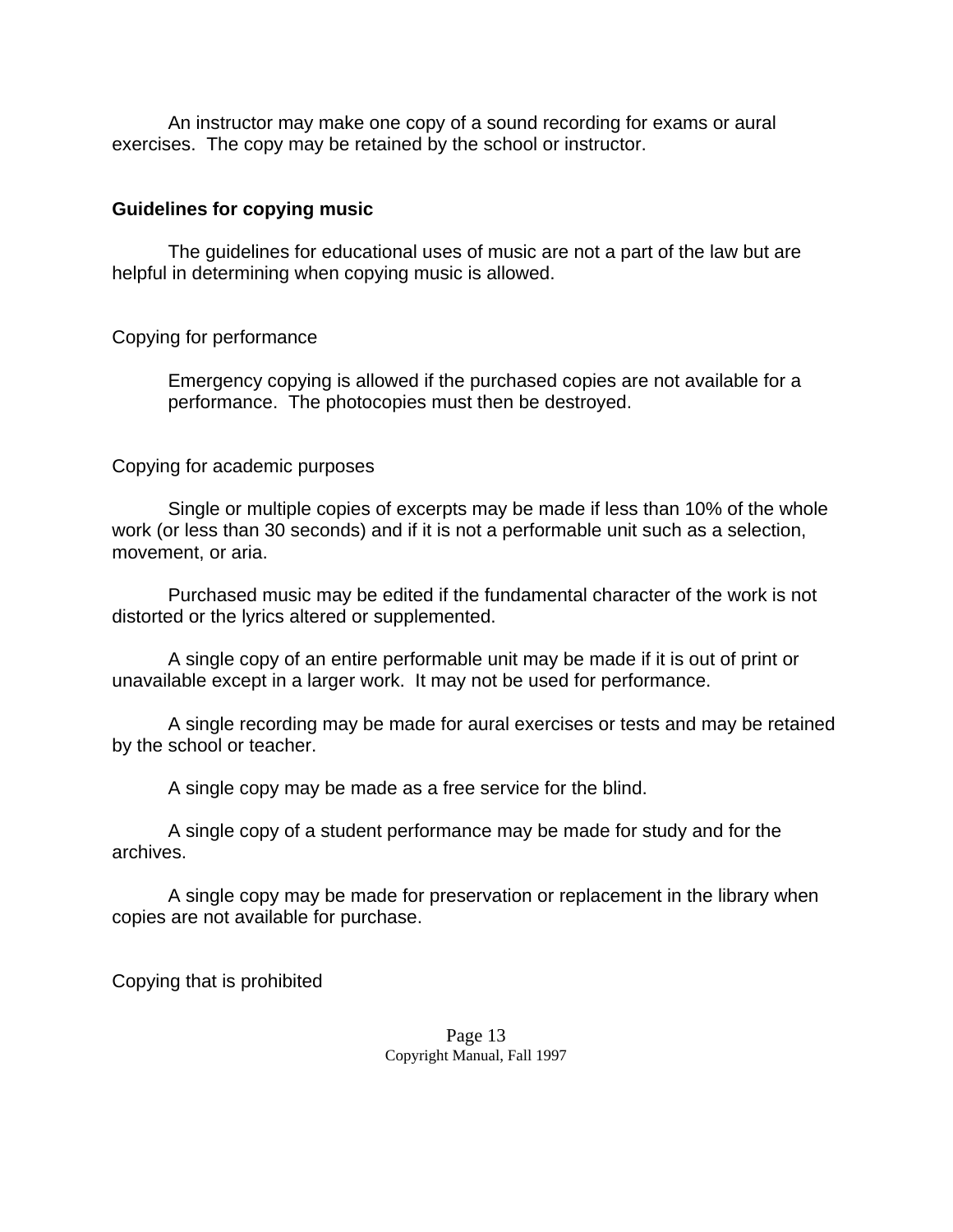You may not copy to create, replace, or substitute for anthologies, compilations, or collective works.

You may not copy to avoid purchase.

#### **Copying computer software**

 You may not make multiple copies of a program for students to check out. You purchased one copy, not the right to make additional copies.

 The restrictions on the label are a gray area. Whether the restrictions/warnings on the label are binding will have to be decided in the courts.

 If you only own one copy/license to a piece of software, you may not have it running on two or more computers at the same time. Simultaneous use of software is more than likely a violation.

One copy may be made of software that you own, and that is the back-up copy.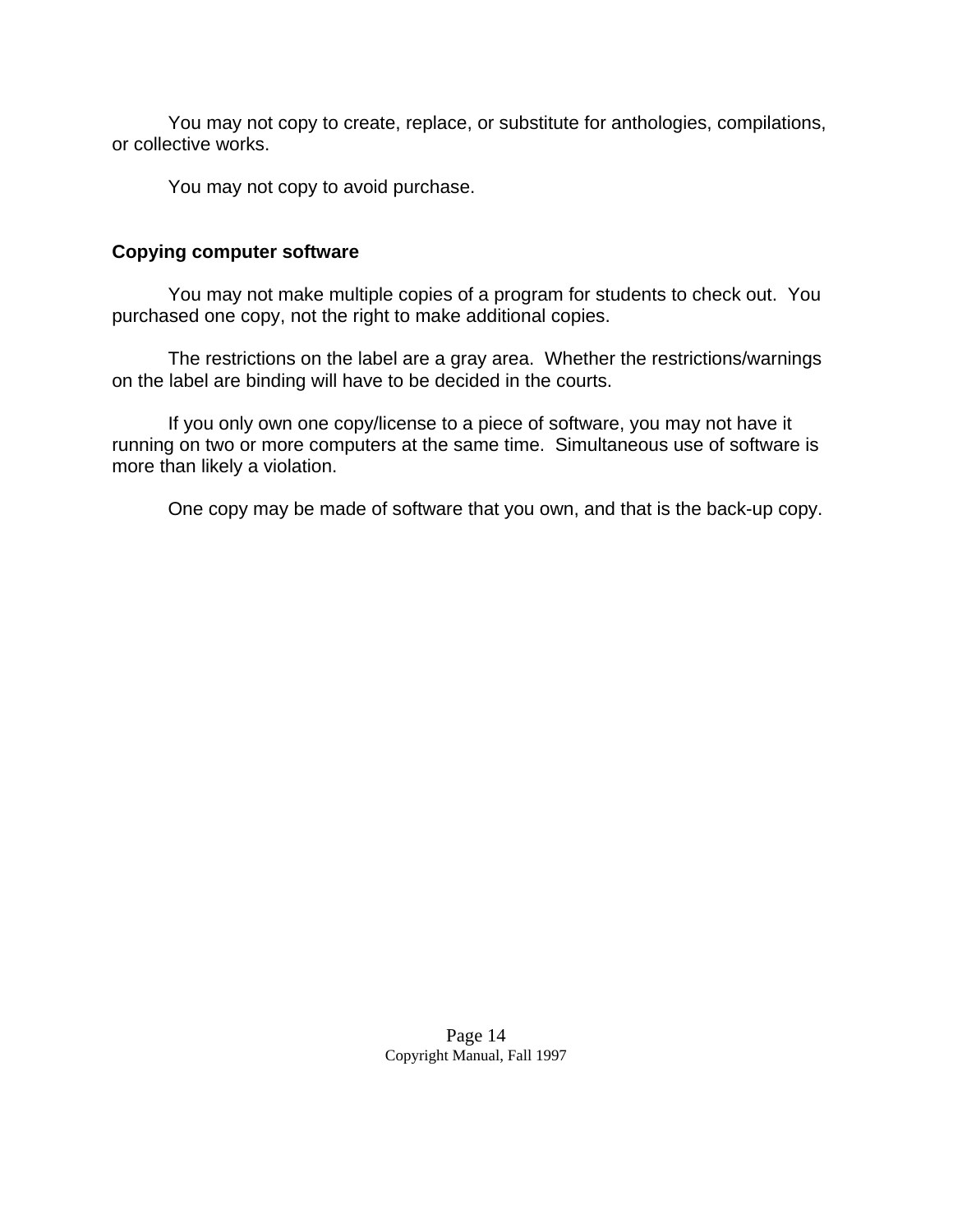#### **Computer software**

 The Copyright Act of 1976 and the Computer Software Copyright Act of 1980 do not give educators crystal clear guidelines as to when computer software may be copied. There has also been no definitive judicial guidance.

 Interpretations of the law have been made by several experts and the following is a summary of these interpretations.

What you **may** do:

You may make an archival or back-up copy of a software program that you own. The back-up copy is to be used only if the original fails. You may not use the back-up copy on a second microcomputer simultaneously with the master copy.

You may loan the computer software in the school media center.

You may own one copy of the software and own many licenses to use the copy simultaneously.

### What you **may not** do:

You may not make multiple back-up copies.

You may not make one copy for home and one copy for school.

You may not make a copy for a friend (unless it is public domain software).

You may not transmit through a network outside of a school building.

Fair Use and software

 Educators are concerned about their rights under the provision of Fair Use. As you must meet all four Fair Use criteria, it is not reasonable to use Fair Use as a rationale for copying. A review of the literature indicates that copying computer software for short term, emergency use may be allowed.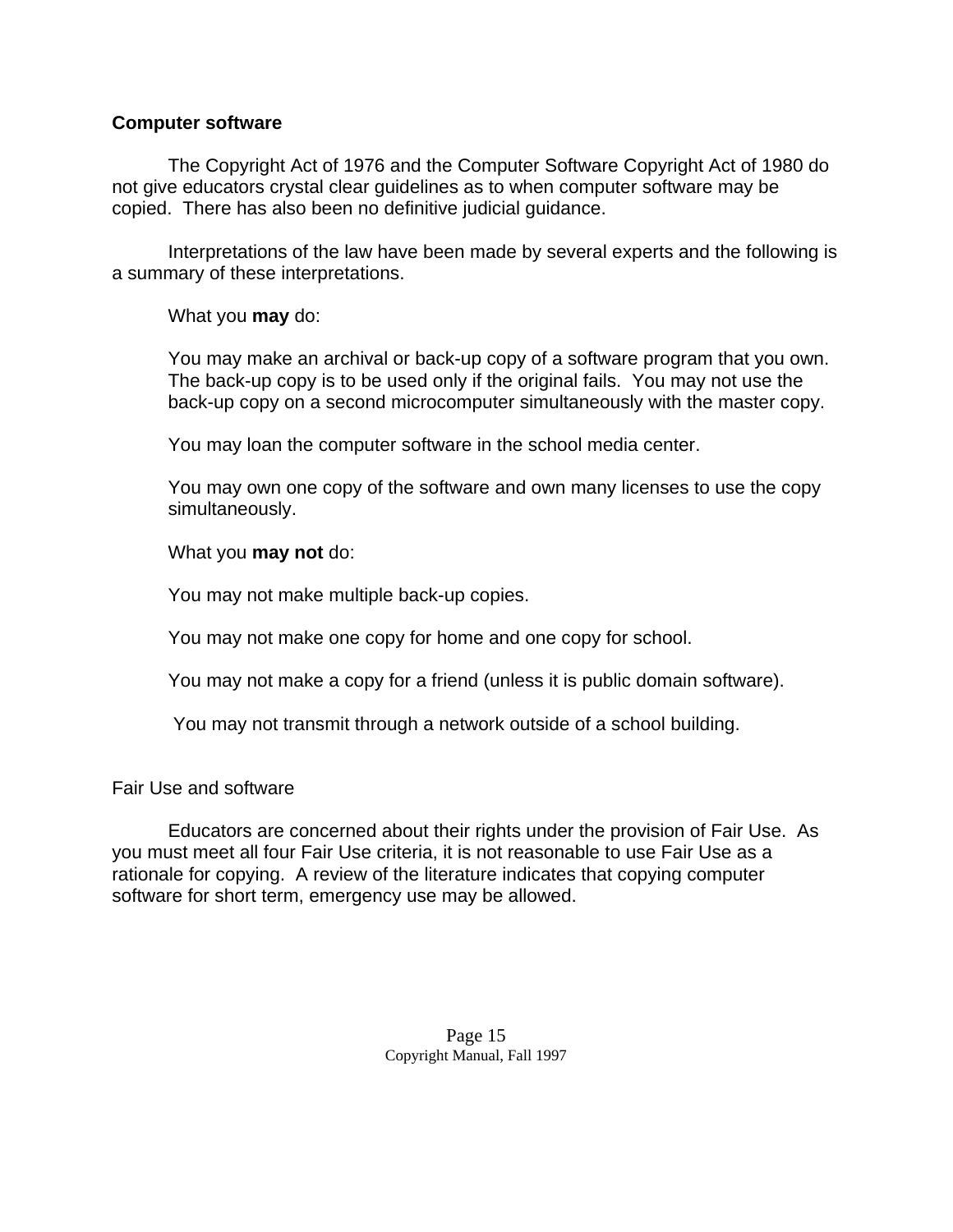## **Computer labs**

 Software use in computer labs is a gray area to some extent. There are differing views of what is allowable. The basic difference in opinion stems from the misunderstanding of what constitutes a copy of computer software.

 There are two definitions of making a copy of computer software. Under the law, educators are allowed to make one back-up copy, and this copy cannot be used at the same time the original is being used on a different machine. You cannot make several copies of one program for students to use in a lab. (Even though you purchased a program, you have not purchased the right to copy the program.)

 A copy of a computer program is also being made when loaded into the memory of a computer. If you load one program into several microcomputers to be used at the same time, you are making illegal copies and are violating the law. This instance of copying is often overlooked by educators because it produces an intangible copy. This interpretation of copying, although difficult to understand, is accepted by many legal experts whose articles were reviewed for this publication.

 Please note that there is a distinction between copyright and licensing. You may be licensed to use a copy of software in more than one place.

 Here is an example of what one expert suggests you **may** and **may not** do with multiple microcomputers:

 You would most likely be IN VIOLATION of the law if you load one program into several microcomputers for use at the same time (assuming the program was not packaged and sold for that very purpose). The key here is simultaneous use. To get around this problem of multiple loads for simultaneous use, some companies are using multi-copy pricing and licensing provisions.

 Therefore, it would appear that YOU CAN use one program sequentially on several microcomputers. That is, load a program in one microcomputer, use it, turn off the microcomputer, load it into another microcomputer, etc. Again, the key is simultaneous use. Simultaneous use is likely in violation of the copyright law; sequential use is not. This depends on the licensing agreement.

#### **Licensing agreement**

 Some software programs have a statement on the shrink-wrap or the cover that you must agree to the conditions for using the program as therein stated. Occasionally the conditions may seem prohibitive.

> Page 16 Copyright Manual, Fall 1997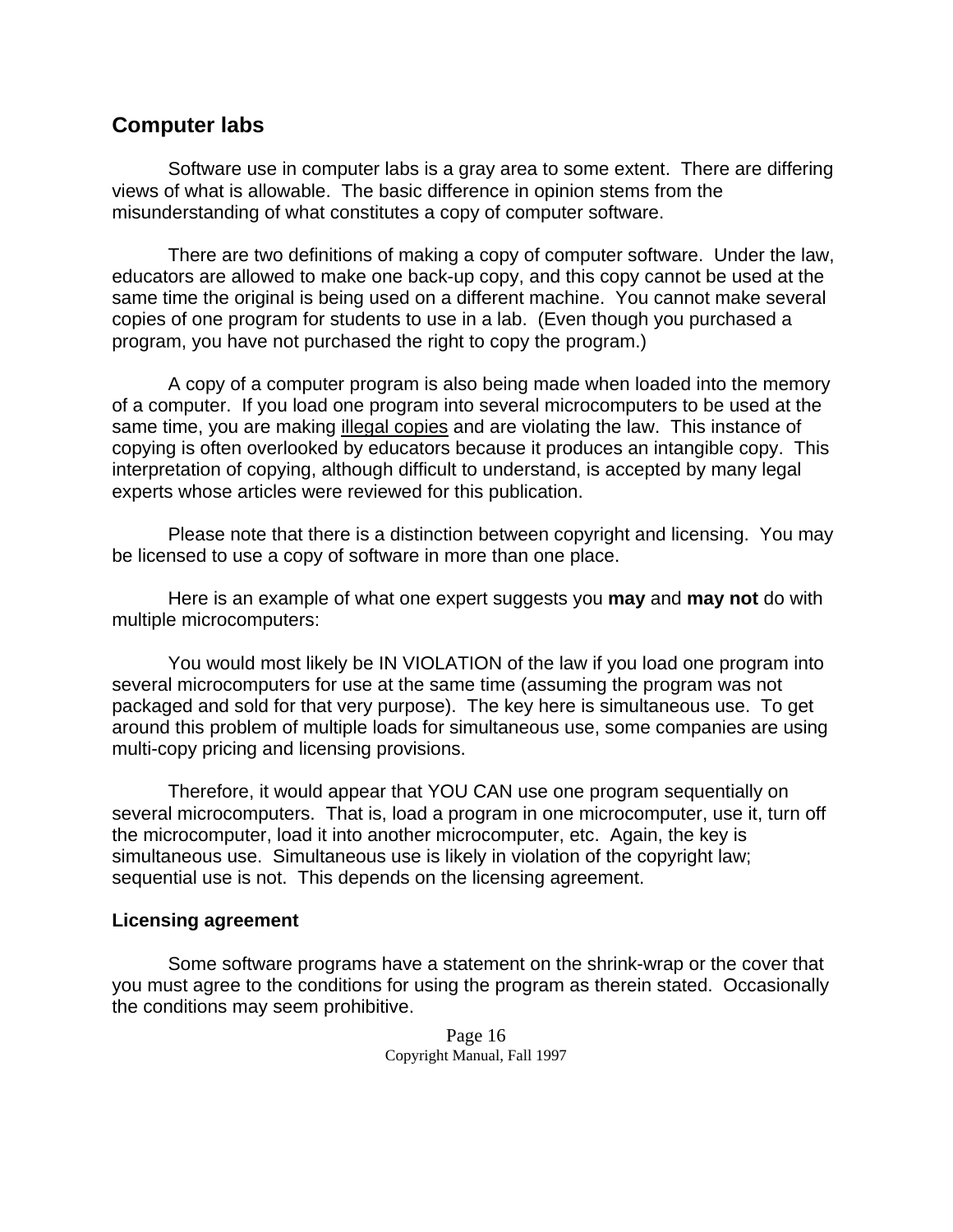There have been no judicial guidelines as to whether these licensing statements are legally binding. Until there are some legal guidelines, the experts reviewed for this publication urge educators to be cautious when using any programs with this type of statement.

 You need proof of license. Usually that is proof of the purchase of the software package. However, many times CCC buys licenses and not media or documentation.

 Each department is responsible for the proof of purchase for every piece of software loaded on their PCs' hard drives regardless of who loaded the software. The ITS department is responsible for the network software and any network menu-driven software (for example, WordPerfect and Quattro, etc.).

# **Multimedia guidelines**

#### 1. Concerns

 Students may use portions of lawfully acquired copyright works in their academic multimedia projects with proper attribution and citations, and may retain these in their personal portfolios as examples of their academic work for later appropriate uses such as job and graduate scholastic applications.

#### 2. Demonstrations

 Educators may use portions of lawfully acquired copyright works in the course of face-to-face teaching activities or similar situations devoted to instructing students how to create multi-media projects.

#### 3. Face-to-Face

 Educators may use portions of lawfully-acquired copyright works in producing and using their own multi-media projects for their own teaching tools in support of an identified curriculum.

#### 4. Peer Conferences

 Educators may perform or display their own multi-media works created for their own curriculum-based instructional activities, which use portions of copyright works lawfully acquired by the educational institution at work shops of their peers or at conferences where educators are presenting work they created for students.

#### 5. Remote Instruction

 Educators may use portions of lawfully acquired copyright works in producing their own multi-media educational programs to be used for curriculum-based

> Page 17 Copyright Manual, Fall 1997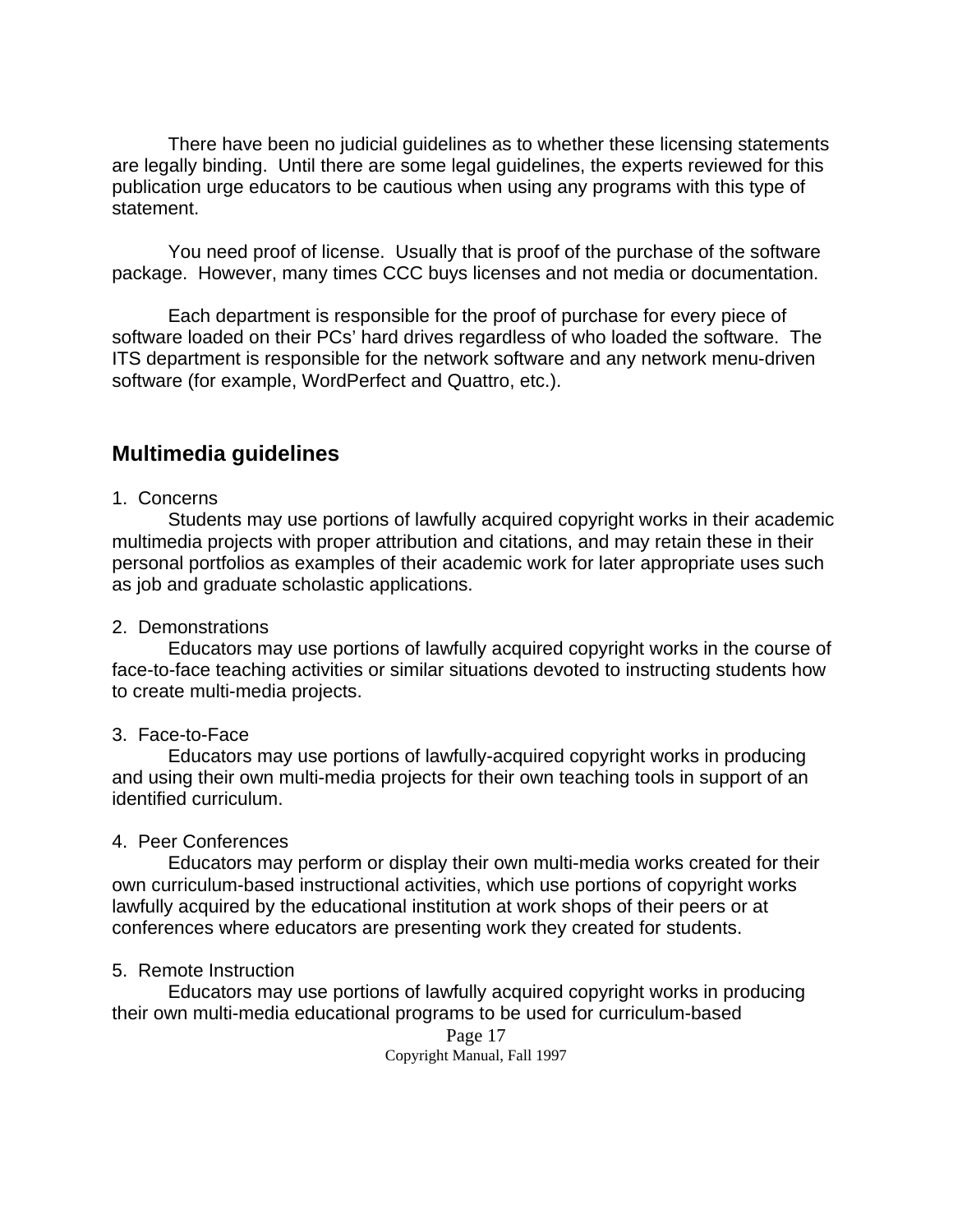instructional activities delivered over an educational institution's electronic network, provided there are technological limitations on access to the network programs (such as a password or PIN) and access is limited to students.

#### 6. Long-term Use

 Educators may use their own multi-media programs containing portions of copyright works, or portions of copyright works incorporated under Fair Use and developed for educational purposes, in teaching courses for a period of up to two years after completion of the finished multi-media product. Use beyond that time requires permission for each copyright portion incorporated in the production.

### 7. Portion Limitation: Text Material

 Up to 10% or 1000 words, whichever is less, in the aggregate of a copyright work consisting of text material may be reproduced or otherwise incorporated as part of a multi-media program produced by an educator or student for educational purposes.

### 8. Music

 Up to 10% of a copyrighted musical composition embodied in a sound recording may be included as part of a multi-media program produced by an educator or student for educational purposes. More than 30 seconds of a musical production usually requires copyright permission.

### 9. Portion Limit: Illustrations and Photos

 The reproduction or display of photos/illustrations is more difficult to define with regard to Fair Use because Fair Use usually precludes the use of entire works. Under these guidelines a photo or illustration may be used in its entirety but no more than 5 images of an artist or photographer may be incorporated into any one multi-media program. When using photos/illustrations from a published collection of work, not more than 10% or more than 15 images may be used in the multi-media program.

### 10. Software

 Portion limitations on the use of computer software are anticipated but yet to be discussed by the copyright committee.

#### 11. Portion Limit: Movies

Inclusion of more than three minutes of a movie requires copyright permission.

## **Internet**

 Please remember that information on the Internet may also be subject to copyright. Copyrighted works on the Net include such things as news stories, software, novels, screenplays, graphics, pictures, Usenet messages, and even some e-mail. In

> Page 18 Copyright Manual, Fall 1997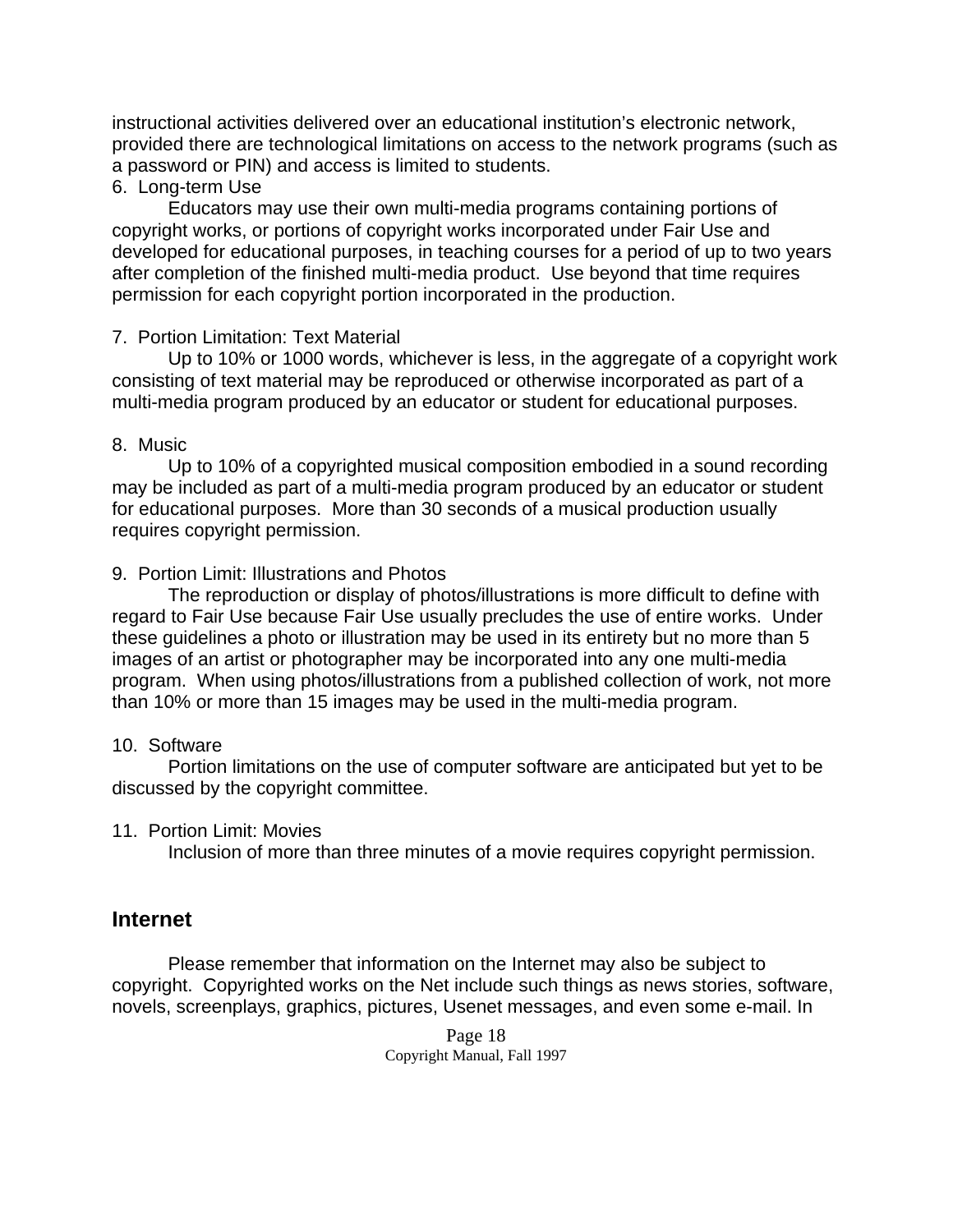general, a work on the Net is copyrighted unless it specifically states that is in the public domain.

 Also, be aware that all the material available on the Web is not necessarily "lawfully obtained" or accurate. Please contact the library for help on assessing the validity of what you find on the Web.

Some Web sites to check for copyright information are:

Benedict site on copyright http://www.benedict.com

U.S. copyright law http://www.law.cornell.edu/topics/copyright.html

Copyright Clearance Center http://www.copyright.com

THOMAS: Legislative information on the Internet http://thomas.loc.gov (This site has the proceedings of the Senate and Congress. Go to the Congressional Record and search for current copyright information.)

# **Libraries and copyrighted materials**

Audiovisual materials

A library may make one copy of the following items and circulate them only if they are a replacement for lost, stolen, or damaged materials that cannot be replaced at a fair price:

-musical works -pictorial, graphic, or sculptural works -motion pictures

**Photocopying** 

A library may photocopy a work if damaged and if a replacement is not available at a fair price.

A library may photocopy small excerpts of a work (i.e. one article in a magazine) for a student or for inter-library loan.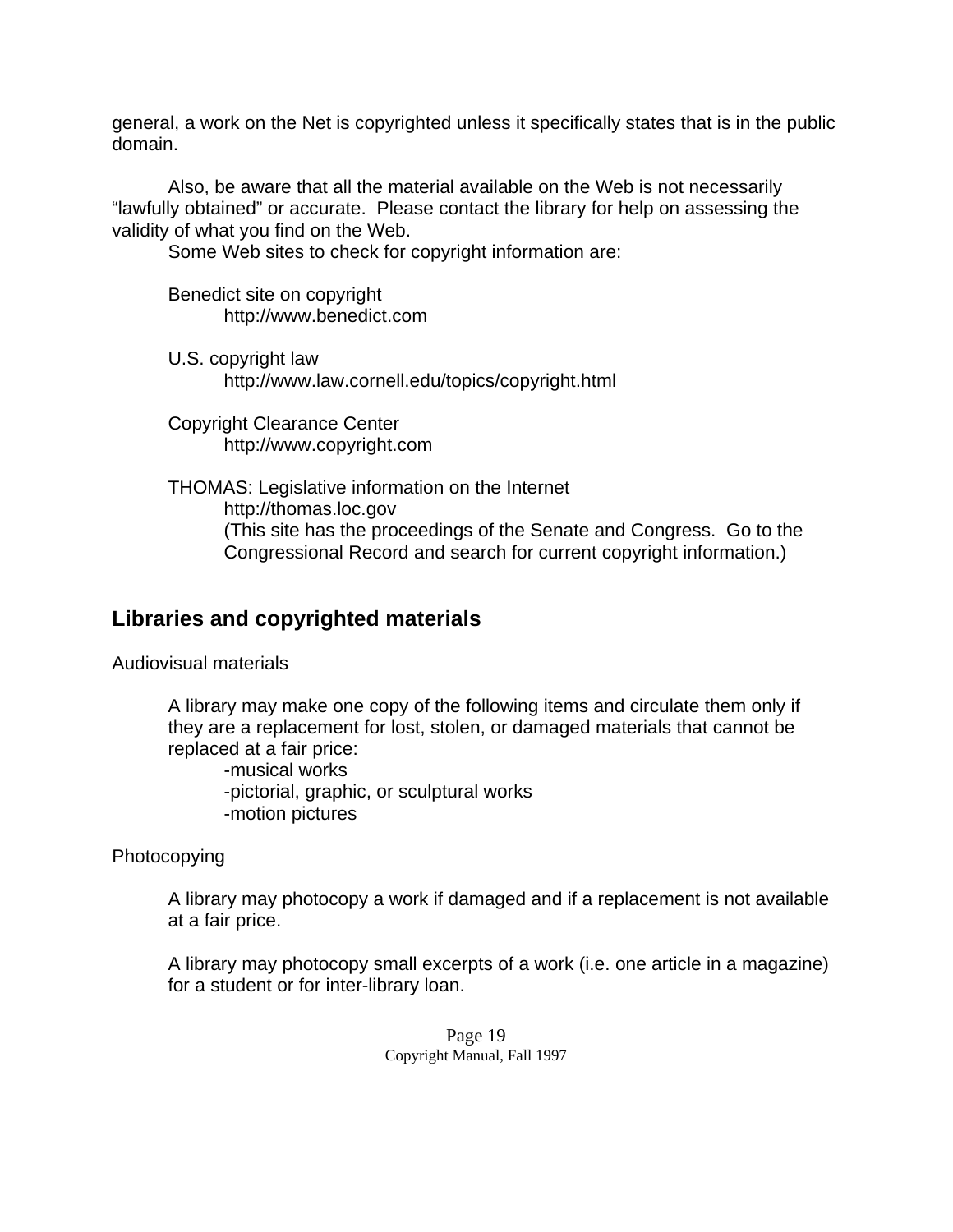A library may photocopy the same excerpt on separate occasions if it is not systematic or a substitute for purchase.

-The library may not charge for more than the cost of the photocopy. -All photocopies must have a notice of copyright similar to this:

 A library may photocopy if the copy being furnished is for private research use only. It may not be further reproduced, resold, or used for publication. The customer assumes full responsibility for copyright questions that may arise concerning this reproduction or the use of the material.

-OR-

 The photocopy was made under the provisions of Section 108 of the Copyright Act of 1976.

## **Faculty or staff-authored materials**

 Materials authored by college faculty or staff may or may not be copyrighted. If the material is copyrighted, permission of the copyright must be obtained before any reproduction may be made. The author is not always the copyright owner.

 If any portion of the material authored by a college faculty or staff member contains material from other copyrighted works, permission from the copyright owner(s) to reproduce the material must be obtained. See the appendix for information on requesting permission to duplicate copyrighted materials.

Article 14 of the Faculty Agreement deals with copyrights and patents:

- "A. The ownership of any materials or processes developed on an individual's own time, off-campus, and at no expense to the College shall vest and be copyrighted or patented, if at all, in the faculty member's name.
- "B. The ownership of materials or processes produced solely for the College and at the College expense shall vest in the College and be copyrighted or patented, if at all, in its name. A written agreement will be entered into between the College and the faculty member acknowledging such ownership.
- "C. In those instances where materials or processes are produced by a faculty member with College support, by way of use of significant personnel time, facilities or other College resources, the ownership of the materials or processes

Page 20 Copyright Manual, Fall 1997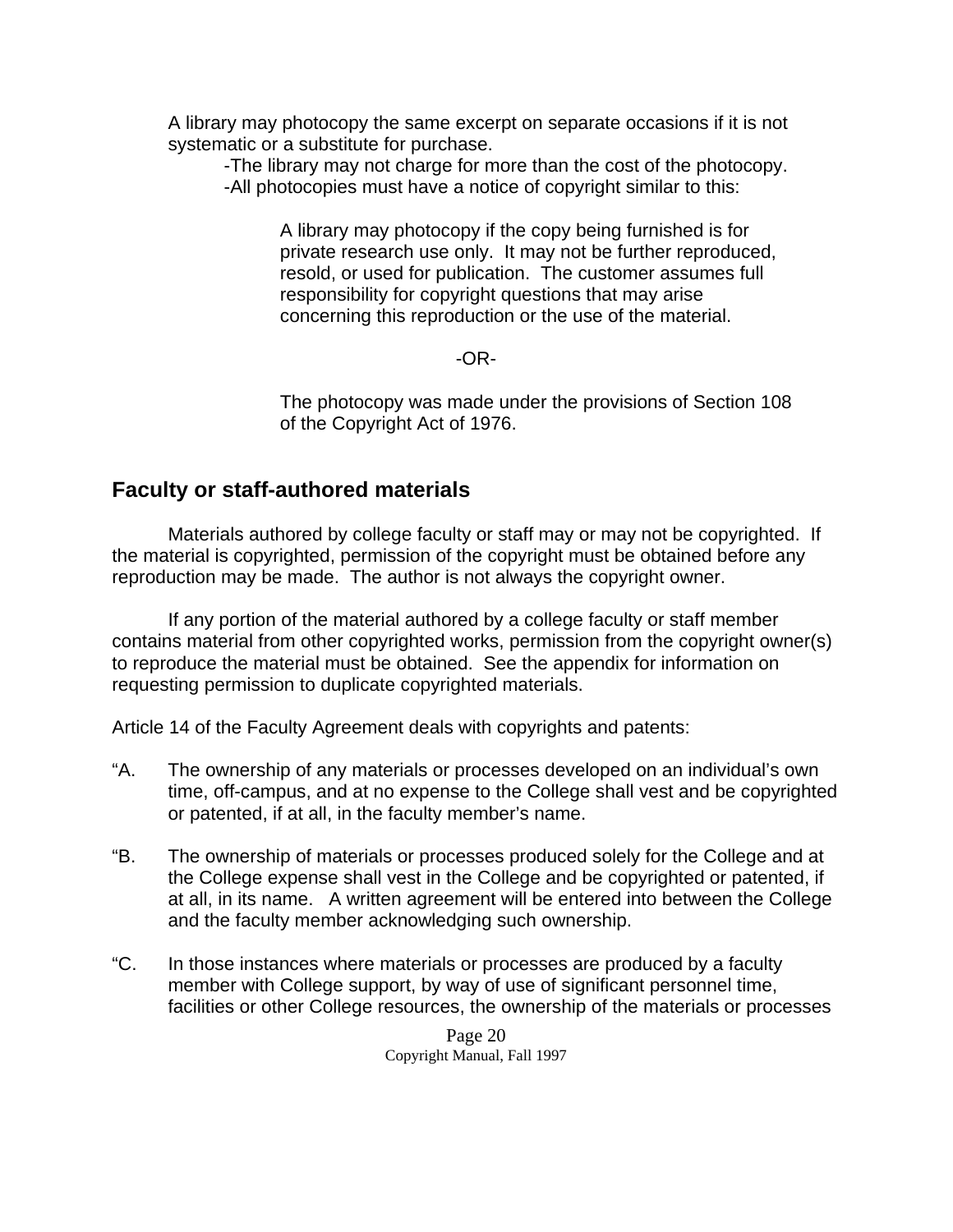shall vest in (and be copyrighted or patented by, if at all) the party designated by written agreement between the parties entered into prior to the production. Such written agreement shall make either a positive or a negative statement with regard to any compensation to be paid to the faculty member.

"D. A prior written agreement by members of the bargaining unit under situations described in B or C of this Article, will be entered into whenever materials or processes are produced. Such agreement shall include acknowledgments of ownership.

In the absence of an agreement, the faculty member shall be deemed to have ownership."

It is College policy that all class materials are sold through the CCC Bookstore.

## **How to request copyright permission**

 The law requires that permission be obtained before using copyrighted materials in college course anthologies. Publishers want to make these materials available to you quickly and inexpensively, but they need your cooperation. Whether you request permission yourself or through a college store or copy service, these suggestions will speed the process. Please:

- 1. Request permission as soon as you know you might need the material. The earlier you request the better. In the event that your request cannot be granted, you will need time to substitute other materials. Publishers need time to research the extent to which permission may be granted, as they do not always control the rights.
- 2. Include all of the following information in your request:
	- $\Diamond$  author's, editor's, translator's full name(s)
	- $\Diamond$  title, edition and volume number of book or journal
	- $\Diamond$  copyright date
	- **&** ISBN for books, ISSN for magazines and journals
	- $\Diamond$  numbers of the exact pages, figures and illustrations
	- $\Diamond$  both exact chapter(s) and exact page numbers, if requesting a chapter or more
	- $\Diamond$  whether material will be used alone or combined with other photocopied materials
	- $\Diamond$  number of pages to be produced
	- $\Diamond$  name of college or university
	- $\Diamond$  course name and number

Page 21 Copyright Manual, Fall 1997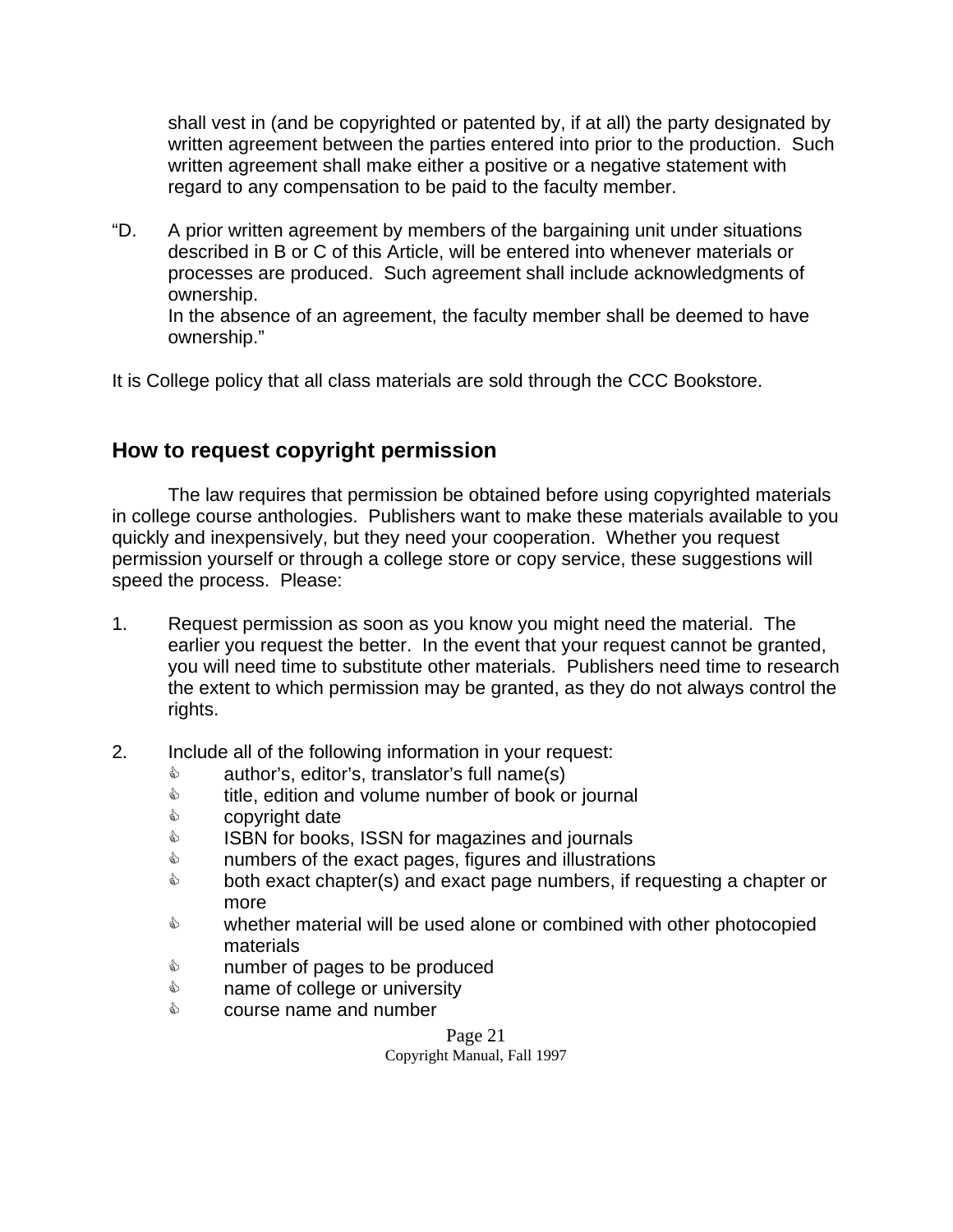- & semester and year in which material will be used
- $\Diamond$  instructor's full name
- $\Diamond$  method of reproduction (photocopying, scanning, etc.)
- 3. Request permission whether or not works are in print.
- 4. Direct your request to the individual publisher's Permissions Department, or a copyright clearance service, not the author. If publishers do not control the rights, they will inform you whom to contact.
- 5. Provide your complete address and the name of a contact person and telephone number in case there are any questions.

 In many cases your college store, or other copying service can assist you and/or provide appropriate forms. In addition, there are several copyright clearance services, such as the Copyright Clearance Center, which will request permission on your behalf for a fee. The publisher's response form will provide the information about payment and fees which are determined by the individual publisher. A booklet, "Questions and Answers on Copyright for the Campus Community," is available through most college stores or on request from AAP.

## **Working with the Copyright Clearance Center**

Creating a Coursepack *(translation: seeking permission via the Copyright Clearance Center)*

 Clackamas Community College has joined the Copyright Clearance Center. This is an on-line clearing house for copyright permission. You can seek permission on-line, by phone, or mail. Response time from the Clearance Center can take anywhere from 24 hours to an average of three weeks. Submit early to insure a timely response!

#### *Getting Started*

• Access the Copyright Clearance Center through Netscape at "http://www.copyright.com" which brings up the Copyright Clearance Center Homepage.

 • Select Academic Use Log-In, enter [copyright@clackamas.edu](mailto:copyright@clackamas.edu) Password: copyright

> Page 22 Copyright Manual, Fall 1997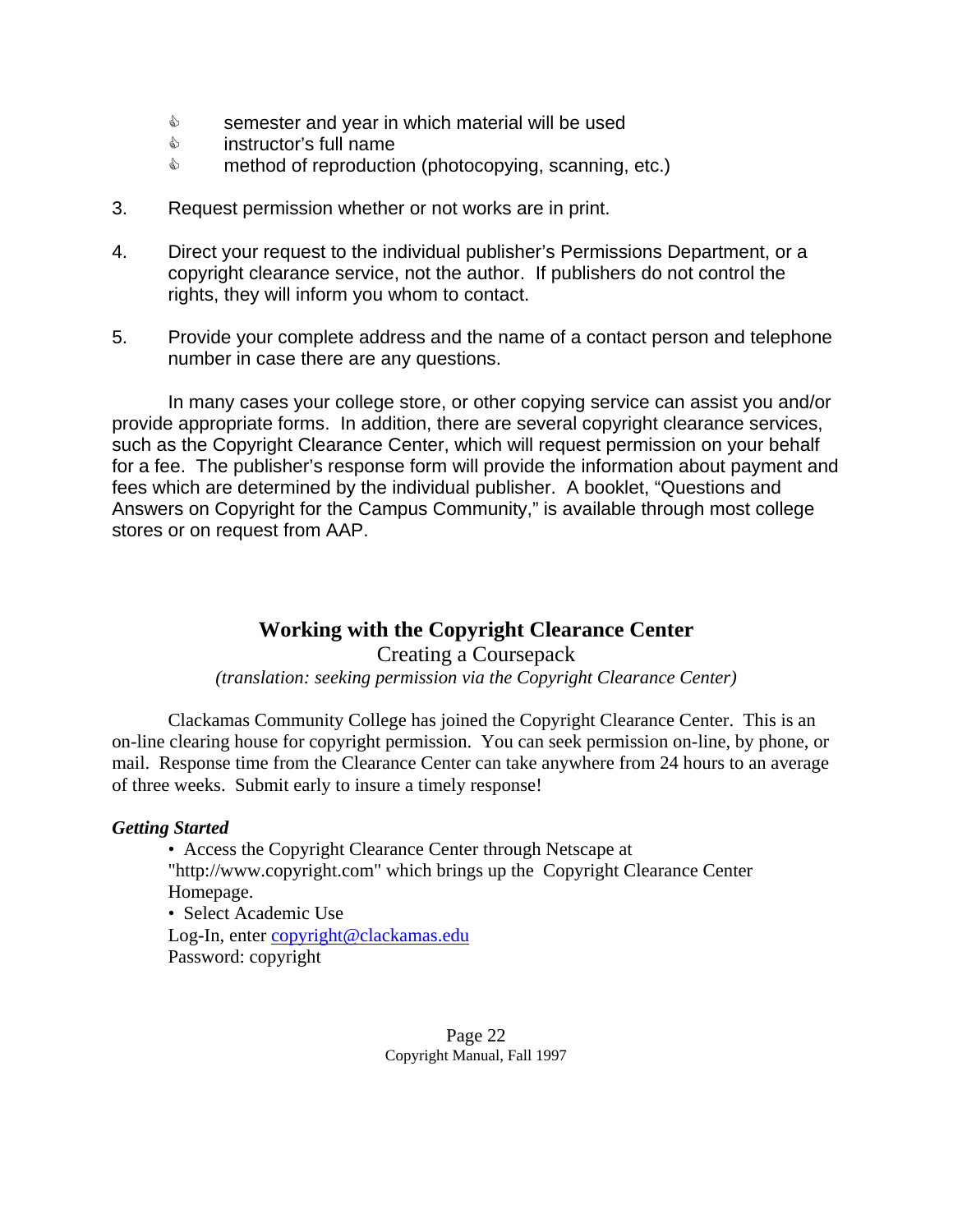## **Addresses of performing rights organizations:**

 ASCAP (American Society of Composers, Authors & Publishers) 7920 Sunset Blvd., Suite 300 Los Angeles, CA 90046 (213) 883-1000, (800) 95-ASCAP for member services Fax: (213) 883-1049 Internet: http://www.ascap.com

Broadcast Music, Inc. (BMI) 320 West 57th Street New York, NY 10019 (212) 586-2000 Internet: http://bim.com

 SESAC, Inc. 10 Columbus Circle New York, NY 10019 (212) 586-3450

Dramatico-musical works are licensed by the publisher or, in some instances, by these licensing agencies:

 Tams-Whimark Music Library,Inc. 757 Third Avenue New York, NY 10017 (212) MU8-2525

Rodgers & Hammerstein Archives 598 Madison Avenue New York, NY 10022 (212) 486-7378

 Music Theatre International 119 West 57th Street New York, NY 10019 (212) 975-6841

 Samuel French, Inc. 25 West 45th Street New York, NY 10036 (212) JU2-4700

The following is the address of the agency which handles recording rights for most music publishers:

 The Harry Fox Agency 110 East 59th Street New York, NY 10022 (212) 751-1930

> Page 23 Copyright Manual, Fall 1997